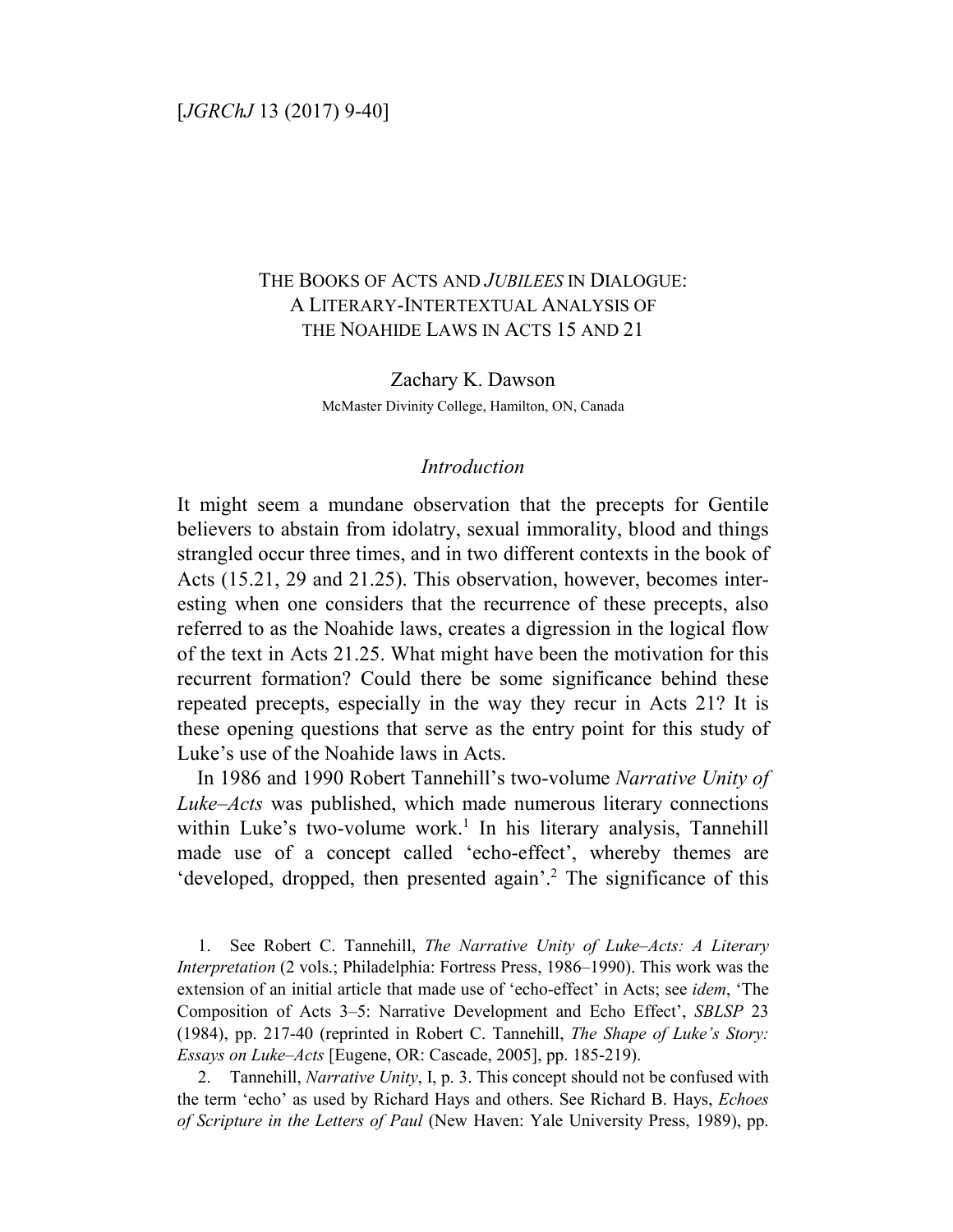device for Tannehill comes from the notion that 'characters and actions may echo characters and actions in another part of the story, as well as characters and actions of the scriptural story which preceded Luke– Acts', and 'these connections provide internal commentary on the story, clarifying meanings and suggesting additional nuances'.<sup>3</sup> Echoeffect is a concept in poetics that relates to the linguistic concept of redundancy, where redundancy is understood as the recurrence of elements in a text that disambiguates meaning and eliminates (mis) interpretations.<sup>4</sup> These concepts, echo-effect and redundancy, are useful for interpreting New Testament narrative texts for at least two reasons. First, they have proven useful in linguistic models for literature that focus on realistic narrative.<sup>5</sup> This credential is especially promising for studying Luke–Acts due to Luke's two-volume work's conforming to the literary conventions of Greco-Roman historiography.<sup>6</sup> Secondly, Tannehill's work acknowledges the necessity of

14-21. For clear definitions of 'echo' used in Hays's sense, see also Stanley E. Porter, 'The Use of the Old Testament in the New Testament: A Brief Comment on Methodology and Terminology', in Craig A. Evans and James A. Sanders (eds.), *Early Christian Interpretation of the Scriptures of Israel: Investigations and Proposals* (JSNTSup, 148; Sheffield: Sheffield Academic Press, 1997), pp. 79-96 (82-83); *idem*, 'Further Comments on the Use of the Old Testament', in Thomas L. Brodie, Dennis R. MacDonald and Stanley E. Porter (eds.), *The Intertextuality of the Epistles: Explorations of Theory and Practice* (Sheffield: Sheffield Phoenix Press, 2006), pp. 98-110 (109).

3. Tannehill, *Narrative Unity*, I, p. 3.

4. Susan Rubin Suleiman, 'Redundancy and the "Readable" Text', *Poetics Today* 1 (1980), pp. 119-42 (120).

5. Suleiman, 'Redundancy', p. 122.

6. Luke's concern with historicity has long been considered a distinguishing feature of his books, but this does not preclude his role as narrator and the literary liberties this entails. On the writing of ancient historiography, see David E. Aune, *The New Testament in Its Literary Environment* (LEC, 8; Philadelphia: Westminster Press, 1987), pp. 77-156, who describes Luke–Acts as 'a popular "general history" written by an amateur Hellenistic historian' (p. 77), and who describes Greco-Roman historians as concerned with both the plausibility and persuasiveness of their writing, the latter resulting in 'depicting particular individuals as examples of virtue or vice' (p. 83). Additional clarification as to what kind of history Luke was writing has been offered by Andrew Pitts in his doctoral dissertation, *The Genre of the Third Gospel and Authoritative Citation* (PhD diss., McMaster Divinity College, 2014), where he argues against the thesis of Richard Burridge that Luke's gospel conforms to the genre of the Greco-Roman βίοι. Cf. Richard A. Burridge,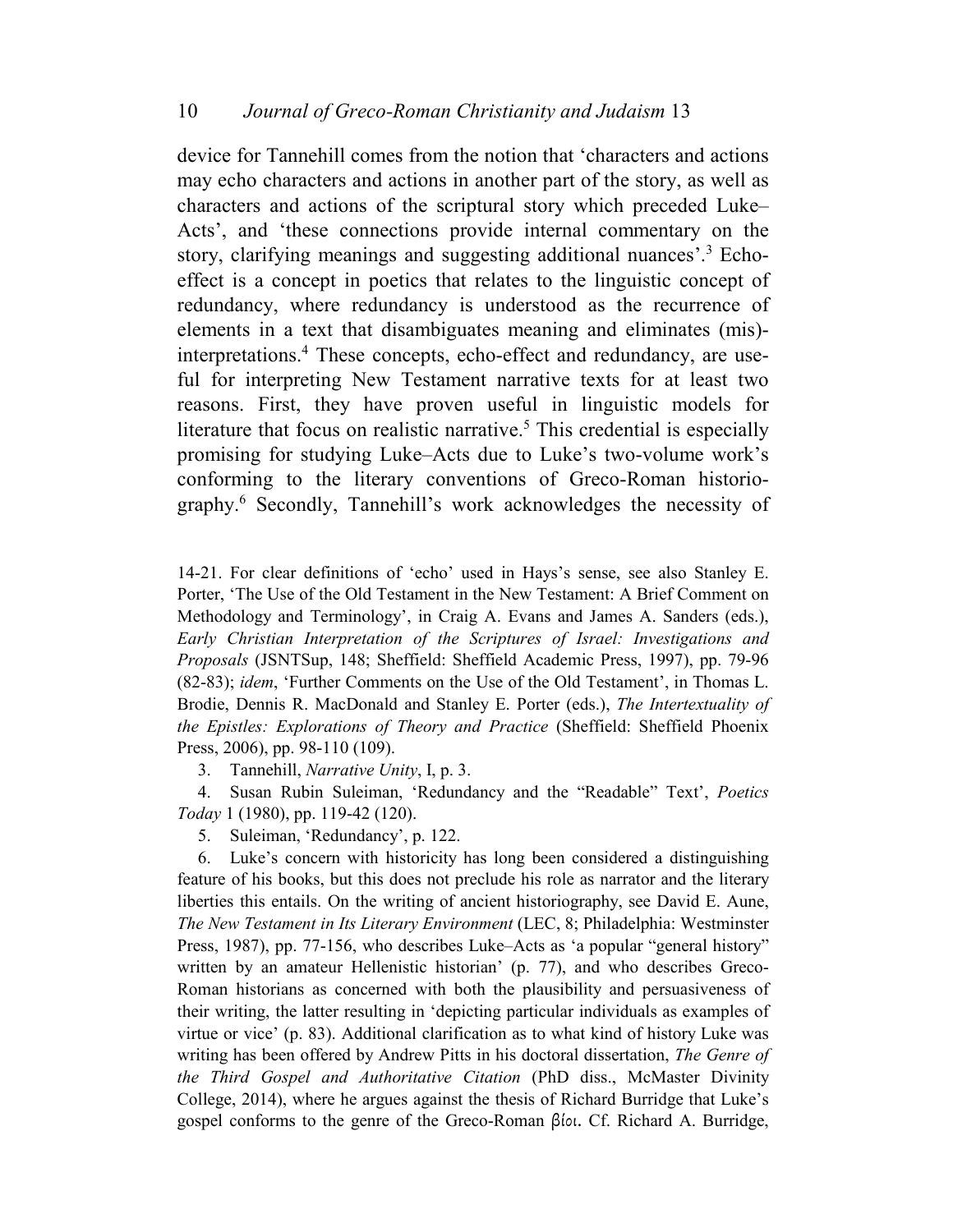going outside the text to recover redundancies that entail between a text and its background. Although Tannehill refers specifically to the story of Scripture as the background of Luke's work, he helps to show how echo-effect and redundancy correspond to intertextuality, even though he has a limited view of intertextuality in mind.

The term 'intertextuality' is used in several ways in New Testament studies. Therefore, to be clear, I will use the theory of intertextuality developed by Jay L. Lemke, a systemic-functional linguist, and his model for intertextual thematic analysis, which has begun to be used productively in New Testament studies.<sup>7</sup> Because Tannehill's account of echo-effect includes content that precedes Luke–Acts, this account recognizes that redundancies can occur from outside the text itself, and we do not have to limit our scope to the story of Scripture, but we can look more immediately at the cultural context in which Luke wrote.<sup>8</sup> Thus, recurrent patterns in a text can be brought into dialogue with recurrent patterns in the culture, which can broaden the scope for

*What are the Gospels? A Comparison with Graeco-Roman Biography* (SNTSMS, 70; Cambridge: Cambridge University Press, 1992). However, some have denied the historicity of Acts. For example, see Richard I. Pervo, *Profit with Delight: The Literary Genre of the Acts of the Apostles* (Philadelphia: Fortress Press, 1987), pp. 115-38, who focuses on the 'fictional' features of Acts and categorizes the book as a 'historical novel'. But see Aune, *Literary Environment*, p. 80, for a critique of Pervo's work.

7. Xiaxia E. Xue, *Paul's Viewpoint on God, Israel, and the Gentiles in Romans 9–11: An Intertextual Thematic Analysis* (Carlisle, UK: Langham Monographs, 2015), pp. 25-45; *idem*, 'An Intertextual Discourse Analysis of Romans 9:30– 10:13', in Stanley E. Porter, Gregory P. Fewster and Christopher D. Land (eds.), *Modeling Biblical Language: Selected Papers from the McMaster Divinity College Linguistics Circle* (LBS, 13; Leiden: Brill, 2016), pp. 277-308; *idem*, 'An Analysis of James 2:14–26, with Special Reference to the Intertextual Reading of Abraham and Ahab', in James D. Dvorak and Zachary K. Dawson (eds.), *Light from Linguistic Criticism on the Epistle of James: Whole Grains from "Straw"* (Eugene, OR: Wipf and Stock, forthcoming).

8. I understand that Luke–Acts is a so-called 'anonymous' text, and that with nearly every document in the New Testament the authorship has been questioned. However, I agree with Eckhard Schnabel that the anonymity of Luke's two-volume work is a characteristic ancient literary convention, and Luke's authorship, which would have been well known without his name, is already well documented by the second century (see Eckhard J. Schnabel, *Acts* [ZECNT; Grand Rapids: Zondervan, 2012], pp. 21-22).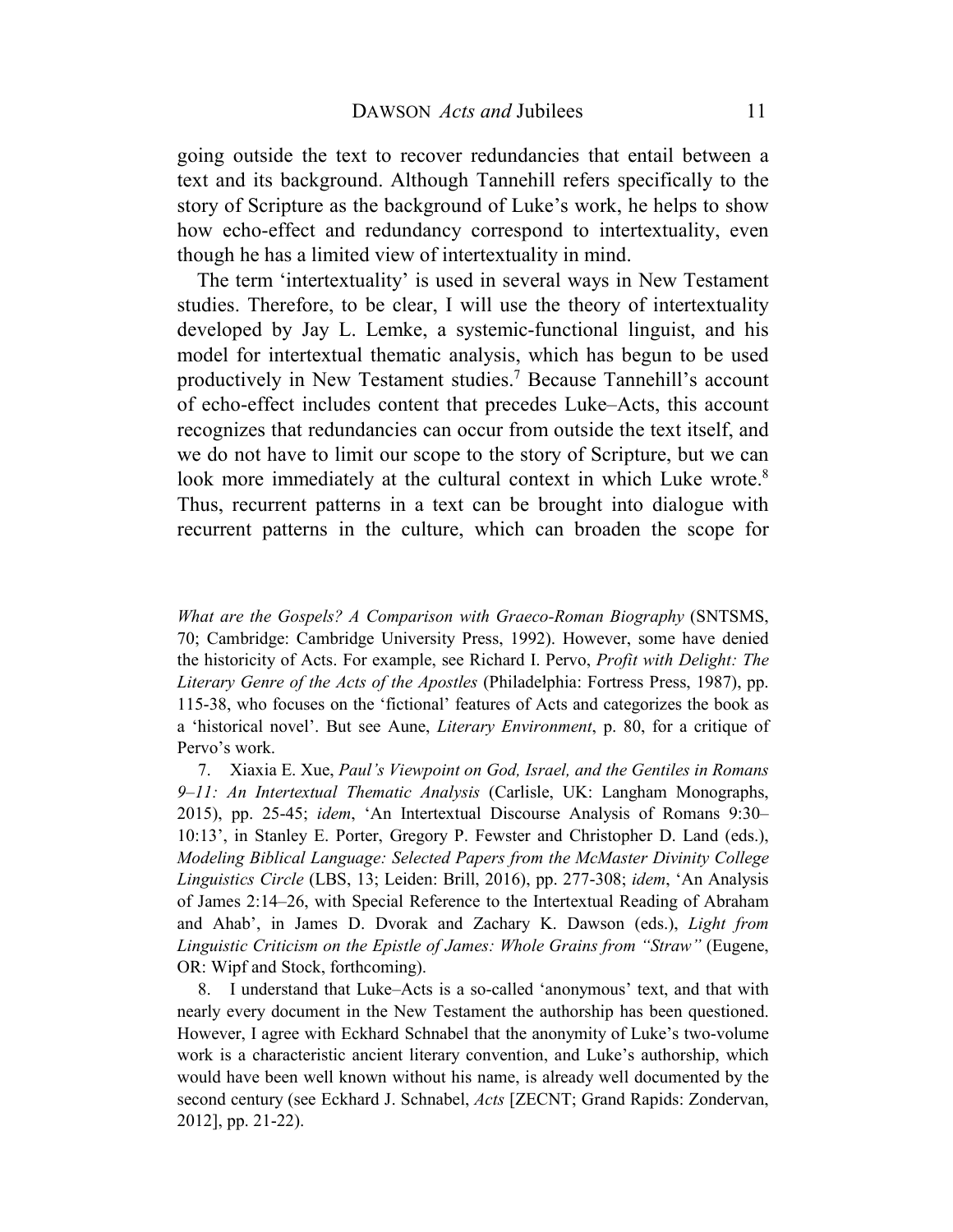explaining how the New Testament creates value orientations and clarifies meaning in narrative texts.

In this article, one of the main questions that will be addressed is how Lemke's broader explanation of intertextuality can shed new light on the Noahide laws as a recurrent formation in Acts 15 and 21. While Tannehill offered new insights, he only accounted for how the repetitive abstentions in Acts 15 and 21 functioned to develop meaning within the text. No account of the patterns of discourse represented in contemporary Jewish literature was offered, which I argue is vital for ascertaining the meaning of the Noahide laws' use in Acts. Therefore, I propose a new way forward for investigating redundancies in narrative texts that also accounts for how recurrent patterns of texts used commonly in a community function to clarify meaning and promote social values. I will retain Tannehill's use of the literary notion of redundancy that he drew from Susan Suleiman because it addresses the social function that repetition plays in discourse.<sup>9</sup> However, I will situate this notion within the sociolinguistic orientation of Systemic Functional Linguistics (SFL) in such a way that the redundancies in Acts 15 and 21 are interpreted both in terms of how meaning is construed through literary texts and in terms of how meaning is shaped by intertextual relationships with other texts. For the literary analysis, I will adapt Ruqaiya Hasan's model of verbal art, which describes how meaning is made in literature by starting with concrete semantic criteria and then moving up toward the abstract concept of a work's theme. For the intertextual analysis, I will use Lemke's model of intertextuality to describe how the social values represented in Acts would have related to value positions of other texts present in the same culture. Together, these models facilitate a method for doing a literary-intertextual analysis that is both 'bottom-up', working from text to context, and 'topdown', working from context to text. These models can also mutually cooperate within the SFL paradigm to describe how repeated texts function within a narrative to orient an audience toward adopting certain values. Specifically, I will demonstrate that the Noahide laws are a recurrent pattern of text in the cultural context in which Luke wrote Acts, and these laws were used to promote the separation of Jews and Gentiles; however, Luke's narrative opposes this Jewish social value and establishes a new use for the Noahide laws within a Christian

<sup>9.</sup> See Suleiman, 'Redundancy', pp. 119-42.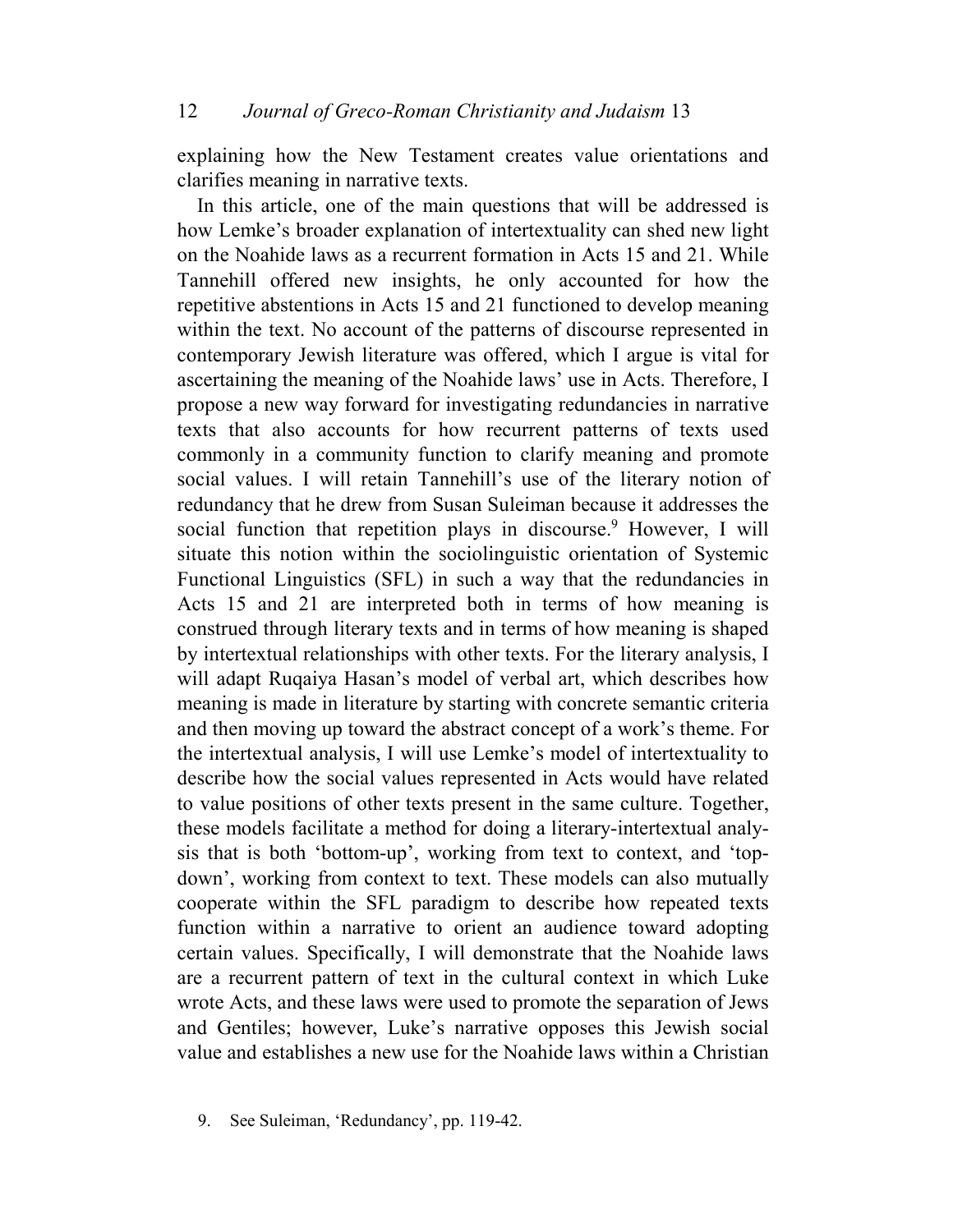community to promote a pure ecumenism between Jewish and Gentile believers, which is clarified and nuanced through patterns of redundancy.

# *Methodology*

# *Suleiman's Theory of Redundancy*

Because the Noahide laws appear in Acts in different locations, I begin here with Suleiman's literary-linguistic model of redundancy, which will serve as a heuristic device to describe how meanings can be made by means of redundancy patterns in narrative discourse. Suleiman, who draws on several articles by Philippe Hamon, argues that 'the discourse of realistic narrative ... is characterized by multiple redundancies operating at the level of characters and their function, on the level of narrative sequences, of descriptions, of "knowledge" to be transmitted, in fact on just about every level of the narrative'.<sup>10</sup> According to Hamon, realistic narrative is characterized by redundancy to ensure cohesion and disambiguation of transmitted information.<sup>11</sup> Redundancy is also characteristic of other modes of discourse for this same purpose; in a text that spans longer than a few pages a writer might deem it necessary to reuse patterns of text to remind the audience of the stances previously established, but with a purpose of clarifying them with new situational variables.

In what follows I provide the types of redundancy that Suleiman maps that correspond to Acts 15 and 21. The schemes begin with an initial bifurcation between two levels of text: the level of story and the level of discourse. Suleiman explains this as follows:

A story is constituted by *sequences* of events or actions ... which follow upon each other logically and chronologically and which are experienced or accomplished by *characters* in a *context*. The putting into discourse of the story is the way in which the story is presented to the reader or listener; more simply, it is the text as it appears or unfolds in a reading or listening experience. The three determinants of the process of putting into discourse are (1) *narration* or narrative instance

10. Suleiman, 'Redundancy', p. 122; Philippe Hamon, 'Qu'est-ce qu'une description?', *Poétique* 12 (1972), pp. 465-85; *idem*, 'Pour un statut sémiologique du personnage', *Littérature* 6 (1972), pp. 86-110; *idem*, 'Un discours contraint', *Poétique* 16 (1973), pp. 411-45.

11. Hamon, 'Un discours contraint', p. 423; Suleiman, 'Redundancy', p. 123.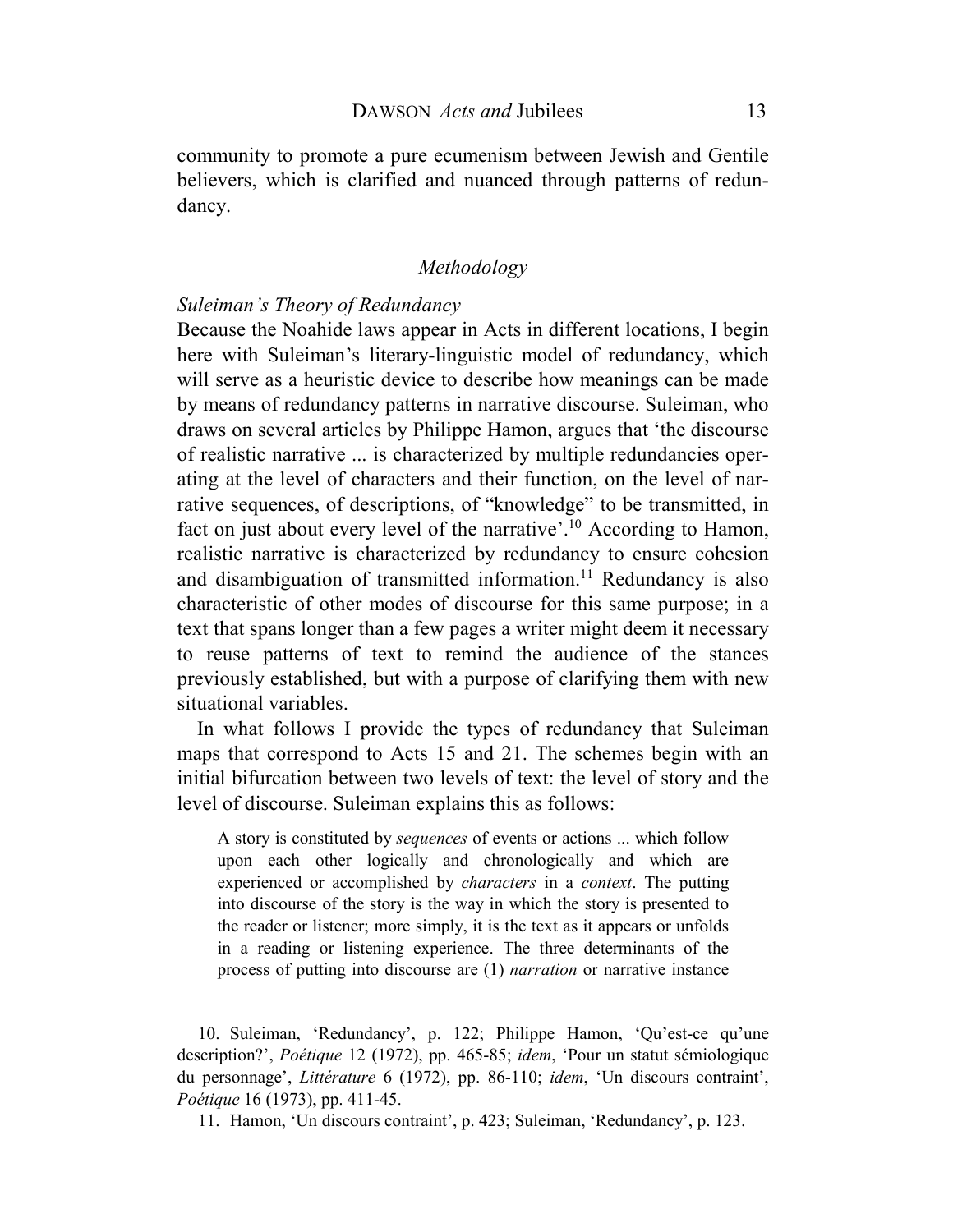(who is telling the story, to whom, under what circumstances?); (2) *focalization* (from whose perspective[s] is the story 'seen' or experienced?); and (3) *temporal organization* (the order, frequency and duration of events as they are recounted in the discourse, *versus* the order, frequency and duration of events as they occurred in the story).<sup>12</sup>

Figure 1 below depicts this explanation of narrative text with characters (C), context (Co) and events (E) accounting for story-level constituents and narration (N), focalization (FOC) and Temporal organization (T) accounting for the discourse-level constituents.



Figure 1: Constituents of Narrative Text<sup>13</sup>

12. Suleiman, 'Redundancy', pp. 123, 125.

13. This figure is directly adapted from Suleiman, 'Redundancy', p. 124. Note how some constituents are immediately irrelevant to the book of Acts. For example,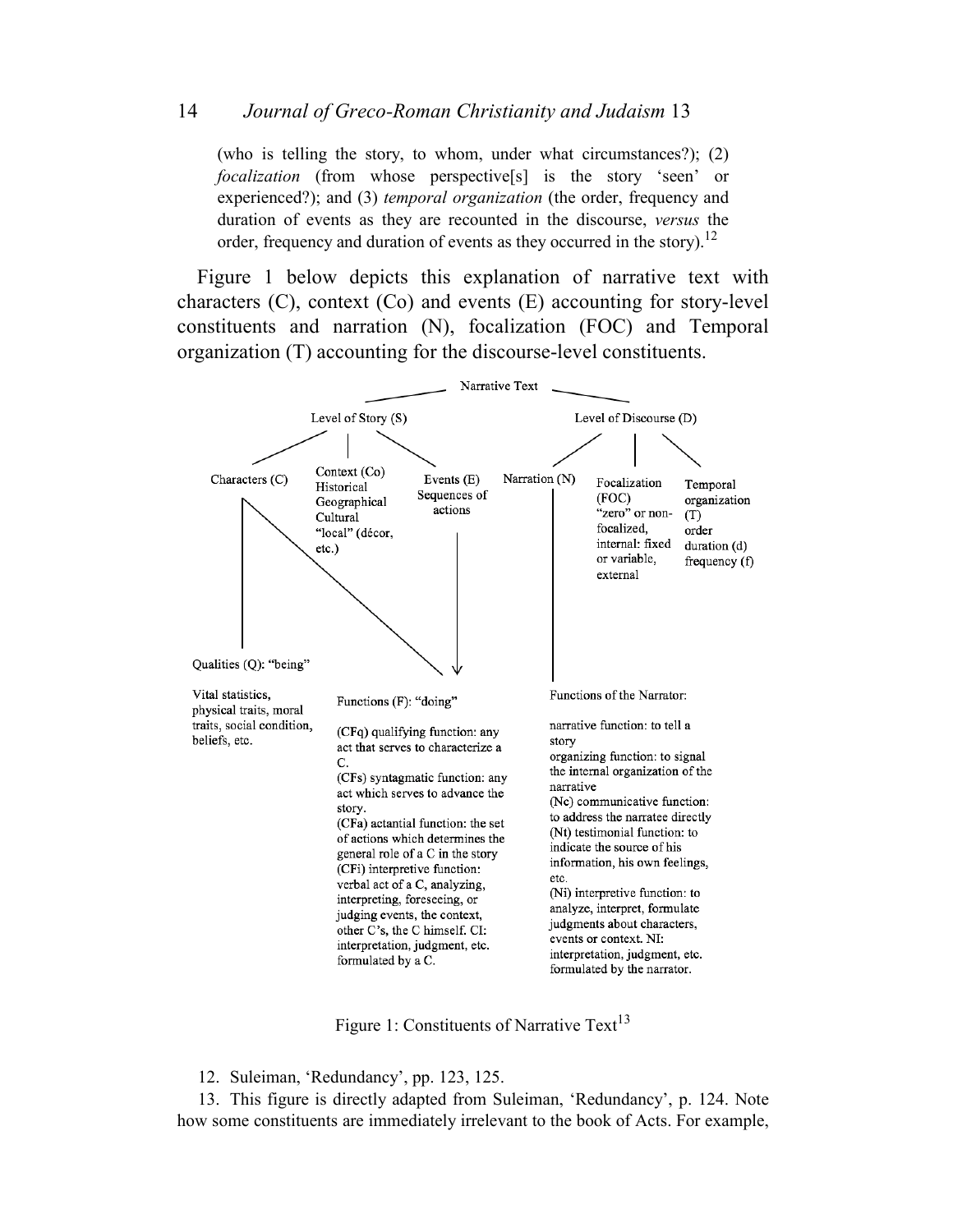From this model, Suleiman maps various combinations of redundancy that get realized in realistic narrative and remarks on how they are recognized. Admittedly, Suleiman's inventory of realizations may not match genres from Greco-Roman culture or the various styles of Koine Greek one-to-one, so I have abbreviated the inventory to only include types of redundancy that match with Luke's style and with Acts 15 and 21 in particular, which I will account for in my analysis.

| <b>Table 1: Types of Redundancies in Realistic Narrative</b> |                                                           |  |  |
|--------------------------------------------------------------|-----------------------------------------------------------|--|--|
| <b>Redundancies on the Story Level</b>                       |                                                           |  |  |
| <b>Formula</b>                                               | <i><b>Explanation</b></i>                                 |  |  |
| $C_1E=C_2E=C_nE$                                             | The same event occurs $n$ times to the same $C$ ,         |  |  |
|                                                              | though the specific circumstances can vary. <sup>14</sup> |  |  |
| $CFs_1 = CFs_2 = CFs_n$                                      | One C accomplishes the same Fs multiple                   |  |  |
|                                                              | times <sup>15</sup>                                       |  |  |
| $CFi1=CFi2=CFin$                                             | The same commentary about an event,                       |  |  |
|                                                              | character or context is pronounced by one                 |  |  |
|                                                              | character multiple times. The words                       |  |  |
|                                                              | themselves can vary as long as meaning                    |  |  |
|                                                              | remains consistent. <sup>16</sup>                         |  |  |
| $E=CI$                                                       | A similar event occurs more than once with a              |  |  |
|                                                              | C offering interpretive comments about it.                |  |  |
|                                                              | Suleiman remarks: 'Certain C's "are always                |  |  |
|                                                              | right"-i.e., their commentaries (prognoses,               |  |  |
|                                                              | analyses, judgments) are always confirmed by              |  |  |
|                                                              | events. Such a C functions as a "correct"                 |  |  |
|                                                              | interpreter", or as a spokesman for the values            |  |  |
|                                                              | of the implied author. Once such a character              |  |  |
|                                                              | C has been constituted, all of his                        |  |  |
|                                                              | commentaries will tend to function as                     |  |  |
|                                                              | authoritative commentaries in the work. <sup>17</sup>     |  |  |

since Acts would be characterized by the traditional category of the 'omniscient' narrator, there is zero focalization in the book.

- 14. Suleiman, 'Redundancy', p. 126.
- 15. Suleiman, 'Redundancy', p. 127.
- 16. Suleiman, 'Redundancy', p. 127.
- 17. Suleiman, 'Redundancy', p. 128.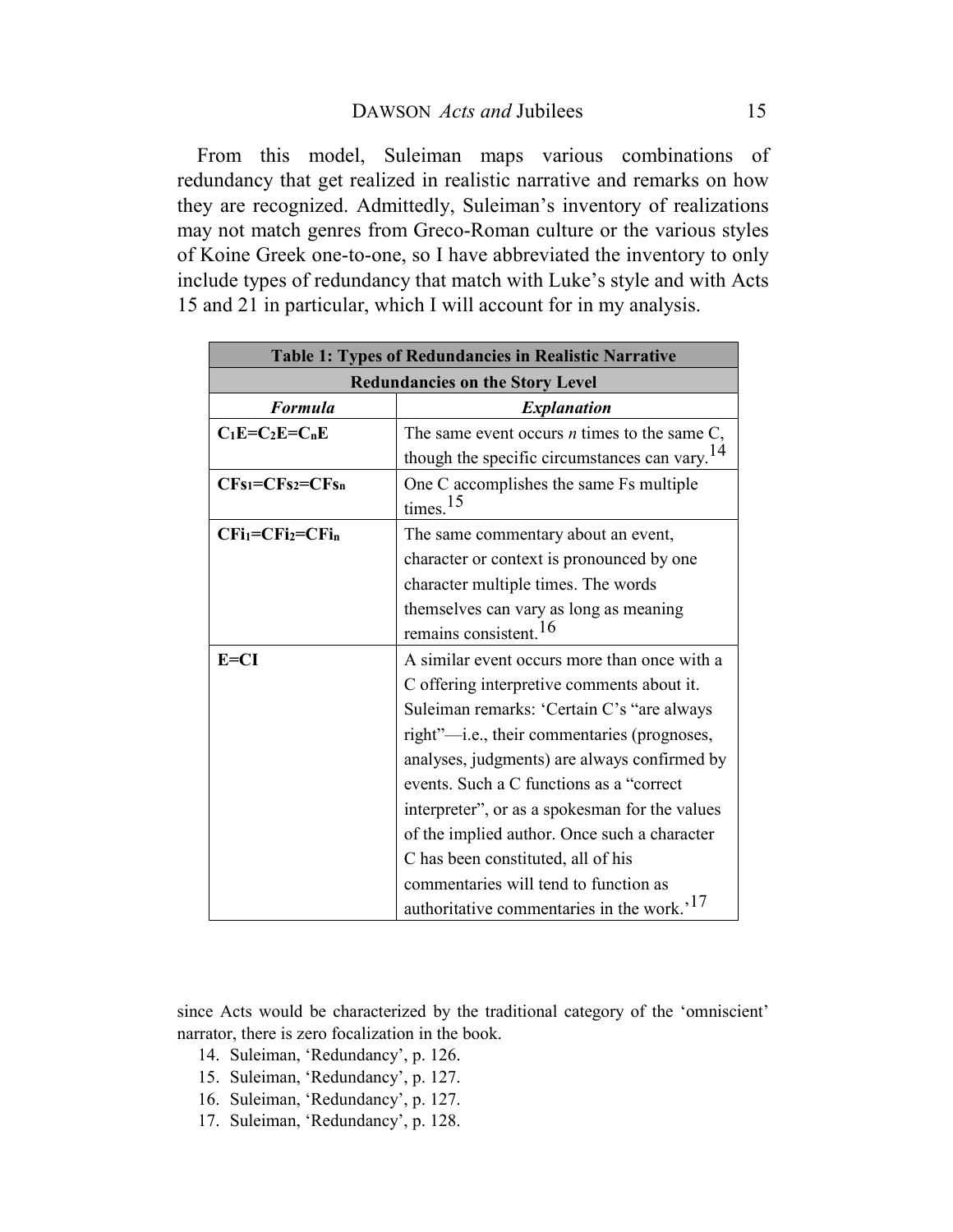| 16 | Journal of Greco-Roman Christianity and Judaism 13 |  |  |  |
|----|----------------------------------------------------|--|--|--|
|----|----------------------------------------------------|--|--|--|

| <b>Redundancies on the Discourse Level</b> |                                                                         |  |
|--------------------------------------------|-------------------------------------------------------------------------|--|
| <b>Formula</b>                             | <b>Explanation and Remarks</b>                                          |  |
| $d(E_1)=d(E_2)=d(E_n)$                     | The length of the time it takes to read/hear                            |  |
|                                            | the event in the story roughly corresponds to                           |  |
|                                            | the time it takes for the event to occur in real<br>time. <sup>18</sup> |  |
|                                            | <b>Redundancies between the Levels of Story and Discourse</b>           |  |
| <b>Formula</b>                             | <b>Explanation and Remarks</b>                                          |  |
| $CI=NI$                                    | A C pronounces an interpretation concerning                             |  |
|                                            | an event, context or character, which is                                |  |
|                                            | redundant with the narrator's interpretation.                           |  |

The analysis will retain this table format so that the redundancy patterns found in Acts 15 and 21 can be viewed side by side. The reader can refer back to Table 1 to review the significance of each formula. I will then summarize the significance of the redundancies that occur in the text so that this heuristic device can constrain the conclusion drawn from the linguistic evidence collected from the verbal art analysis.

#### *Hasan's Model of Verbal Art*

To my knowledge, Hasan's work in verbal art, which falls under the discipline of stylistics, has not been used in New Testament studies.<sup>20</sup>

- 18. Suleiman, 'Redundancy', p. 130.
- 19. Suleiman, 'Redundancy', p. 131.

20. This is not surprising given that in a couple of articles Stanley Porter has pointed out that stylistics is an untapped discipline in New Testament studies; see Stanley E. Porter, 'Why Hasn't Literary Stylistics Caught on in New Testament Studies?', in Steven E. Runge (ed.), *Discourse Studies and Biblical Interpretation: A Festschrift in Honor of Stephen H. Levinsohn* (Bellingham, WA: Logos Bible Software, 2011), pp. 35-57; *idem*, 'Study of John's Gospel: New Directions or the Same Old Paths?', in *Linguistic Analysis of the Greek New Testament: Studies in Tools, Methods, and Practice* (Grand Rapids: Baker Academic, 2015), pp. 294-97. In these articles Porter identifies only two other stylistics analyses that have been published in New Testament studies: Stanley E. Porter, 'Verbal Aspect and Discourse Function in Mark 16:1–8: Three Significant Instances', in Jeremy Corley and Vincent Skemp (eds.), *Studies in the Greek Bible: Essays in Honor of Francis T. Gignac, S.J.* (CBQMS, 44; Washington, DC: Catholic Biblical Association, 2008), pp. 123-37 and Aída B. Spencer, *Paul's Literary Style: A Stylistic and Historical Comparison of II Corinthians 11:16–12:13, Romans 8:9–39, and*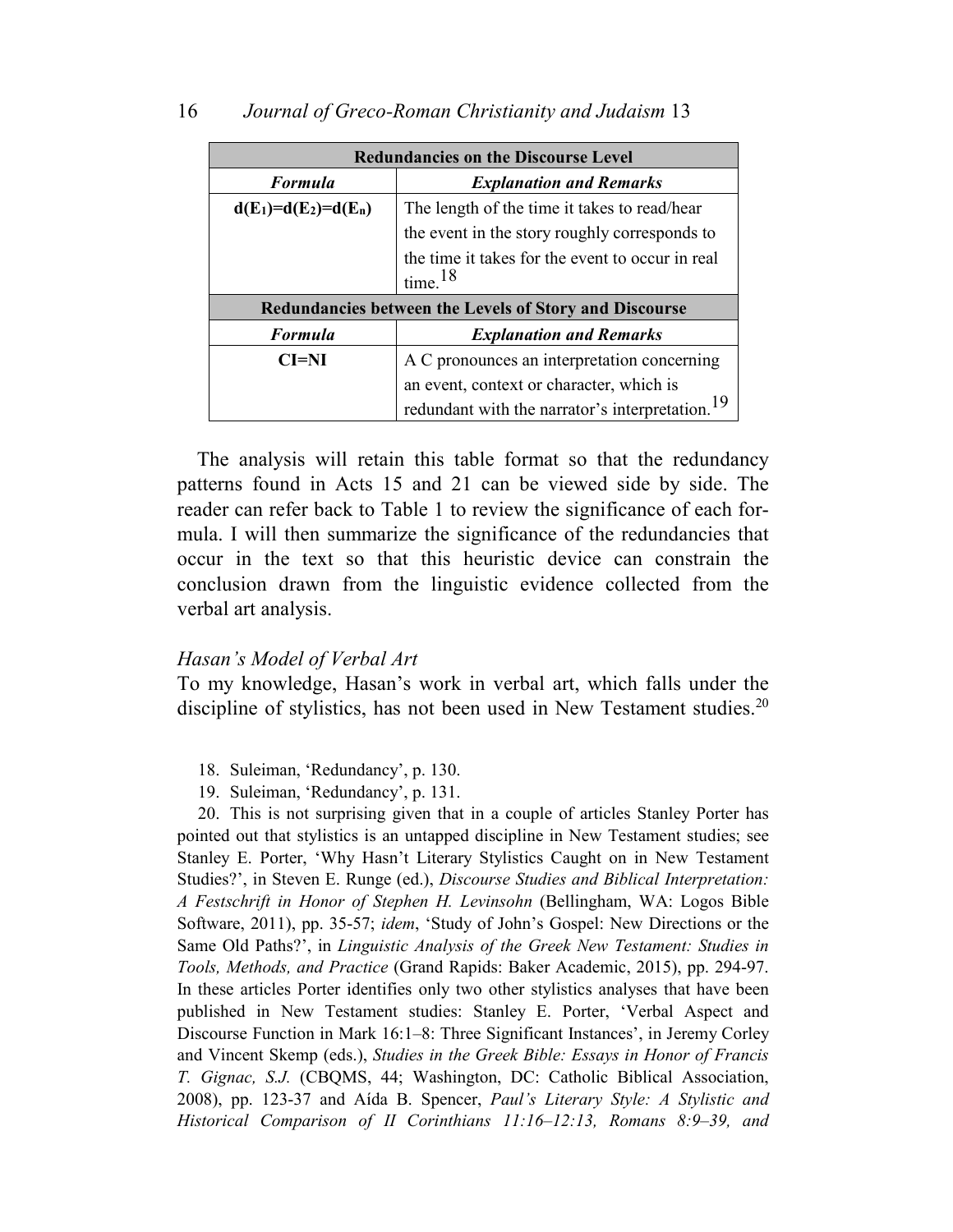Nevertheless, Hasan's literary-linguistic model for analyzing verbal art is well-suited for the study of narrative texts in the New Testament because it is oriented to describe language in a *social* semiotic perspective. Hasan, who worked within the linguistic theory of SFL, understands language as inherently social, which means that an instance of language use, even such as a work of literature, is an instance of social action, an attempt, successful or not, to accomplish some form of social change.<sup>21</sup>

In her development of a theory of verbal art, Hasan proposes a tristratal model, which presupposes that the 'reception of verbal art almost always represent [s] a specific kind of meaning exchange'.<sup>22</sup> The three strata are: *theme*, *symbolic articulation* and *verbalization*. Hasan explains, 'The theme is *the* message of an instance of verbal art'.<sup>23</sup> It pertains to what a text is about when dissociated from the particularities of the text.<sup>24</sup> When we ask what a text is about, Hasan answers, 'there can be two, not mutually exclusive, answers'. <sup>25</sup> Hasan uses

*Philippians 3:2–4:13* (Jackson, MS: ETS, 1984). However, David Lamb also brushes over Hasan's model of verbal art in his register analysis of the Johannine corpus, though he does not employ any of her categories, and makes some use of Roger Fowler's linguistic criticism model, which uses stylistics; see David A. Lamb, *Text, Context and the Johannine Community: A Sociolinguistic Analysis of the Johannine Writings* (LNTS, 477; New York: T. & T. Clark, 2014), pp. 79-80, 116, 141. Cf. Roger Fowler, *Linguistic Criticism* (Oxford: Oxford University Press, 2nd edn, 1996); *idem*, *Linguistics and the Novel* (London: Methuen, 1977); and *idem*, *Literature as Social Discourse*: *The Practice of Linguistic Criticism* (London: Batsford, 1981).

21. This is consistent with Jay L. Lemke who states, 'the primary function of language, and of all semiosis, is to create, sustain and change social reality' ('Interpersonal Meaning in Discourse: Value Orientations', in Martin Davies and Louise Ravelli [eds.], *Advances in Systemic Linguistics: Recent Theory and Practice* [Open Linguistics Series; London: Pinter, 1992], pp. 82-104 [86]). Cf. Norman Fairclough, *Discourse and Social Change* (Cambridge: Polity, 1992), pp. 96-99.

22. Ruqaiya Hasan, 'Private Pleasure, Public Discourse: Reflections on Engaging with Literature', in Donna R. Miller and Monica Turci (eds.), *Language and Verbal Art Revisited: Linguistic Approaches to the Study of Literature* (London: Equinox, 2007), pp. 13-40 (23).

23. Hasan, 'Private Pleasure, Public Discourse', p. 24.

24. Ruqaiya Hasan, *Linguistics, Language, and Verbal Art* (Oxford: Oxford University Press, 1985), p. 97.

25. Hasan, *Linguistics, Language, and Verbal Art*, p. 97.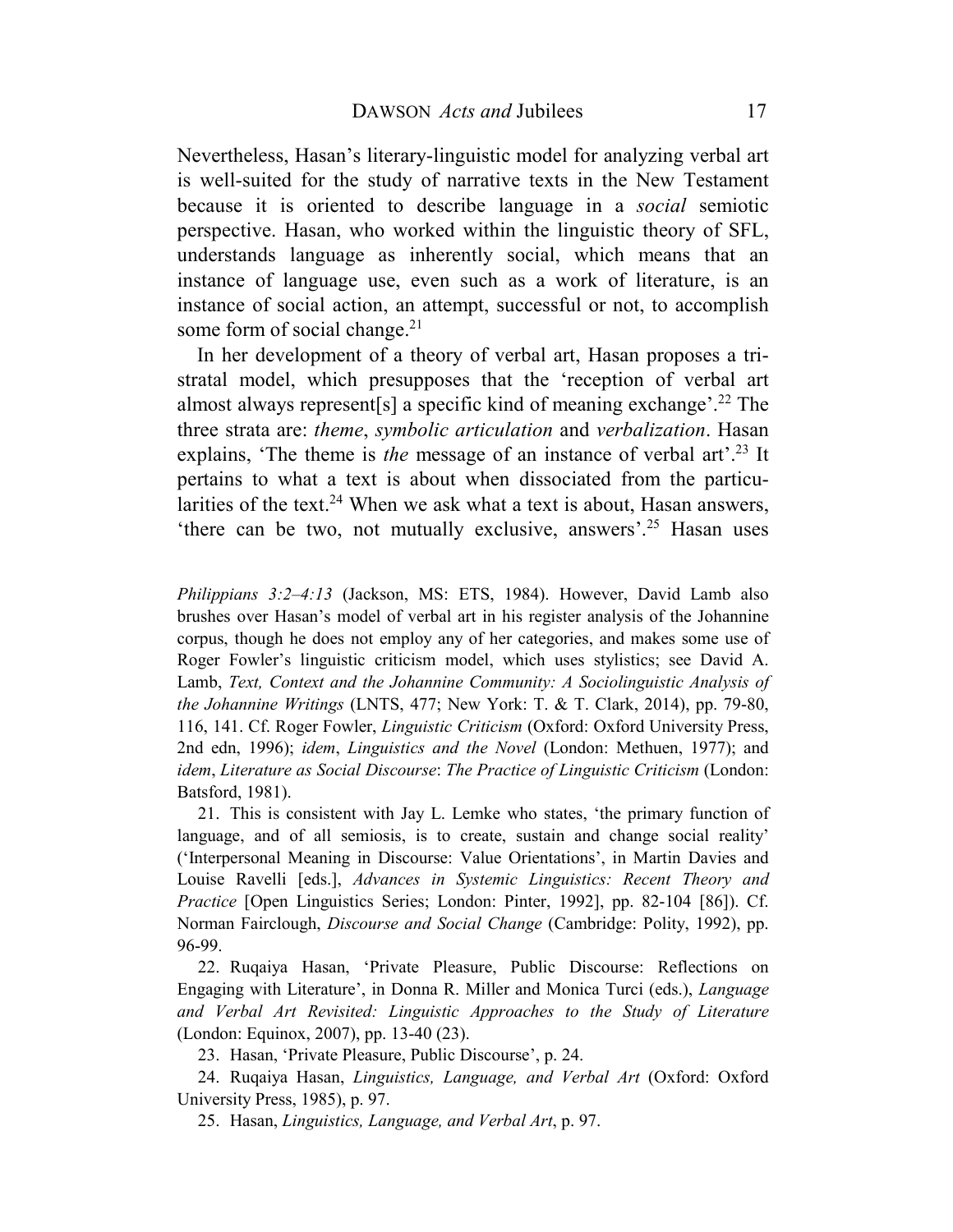Robert Frost's 'A Road Not Taken' for an example; she explains that one would be correct in saying that this poem 'is about someone choosing to go down one road in the hope of coming back to the other, but never being able to do so', but the poem's theme—what it is *really*  about—is 'the limitations and immutability of human choices'.<sup>26</sup>

If the *theme* is the deepest level of verbal art, how does one then arrive at this most important, yet abstract meaning? The answer is by inferring 'on the basis of the *foregrounded* patterns of relations between events, characters and experiences that are presented in any instance of verbal art<sup>27</sup>.<sup>27</sup> The principal element of foregrounding is contrast; when contrast occurs against the established norm of a text, those elements are foregrounded.<sup>28</sup> In Hasan's model the configuration of foregrounding features makes up the stratum of symbolic articulation because it points to some element of the work's theme.<sup>29</sup> Symbolic articulation is tied to language because linguistic features are what create foregrounded language patterns, either repetitive or unexpected language selections. Thus, symbolic articulation is crafted by verbalization—'the act of producing linguistic structures which bear meaning(s) by virtue of being semiotic constructs'.<sup>30</sup> Put simply, when linguistic features are foregrounded, this cues the reader that some element of the theme is being symbolically articulated.

In establishing a set of criteria for analyzing foregrounding that works for New Testament Greek, I will rely on the works of Stanley Porter and Cynthia Westfall who have developed SFL prominence theory for New Testament studies.<sup>31</sup> However, foregrounding is

- 26. Hasan, *Linguistics, Language, and Verbal Art*, p. 97.
- 27. Hasan, 'Private Pleasure, Public Discourse', p. 23, emphasis mine.
- 28. Hasan, *Linguistics, Language, and Verbal Art*, p. 94.
- 29. Hasan, 'Private Pleasure, Public Discourse', pp. 23-24.
- 30. Hasan, 'Private Pleasure, Public Discourse', p. 24.

31. Stanley E. Porter, *Verbal Aspect in the Greek of the New Testament, with Reference to Tense and Mood* (SBG, 1; New York: Peter Lang, 1989), pp. 92-93, 178-81, 245-51; *idem*, 'Prominence: An Overview', in Stanley E. Porter and Matthew Brook O'Donnell (eds.), *The Linguist as Pedagogue: Trends in the Teaching and Linguistic Analysis of the Greek New Testament* (NTM, 11; Sheffield: Sheffield Phoenix, 2009), pp. 45-74; Cynthia Long Westfall, 'A Method for the Analysis of Prominence in Hellenistic Greek', in Stanley E. Porter and Matthew Brook O'Donnell (eds.), *The Linguist as Pedagogue: Trends in the Teaching and Linguistic Analysis of the Greek New Testament* (NTM, 11; Sheffield: Sheffield Phoenix Press, 2009), pp. 75-94.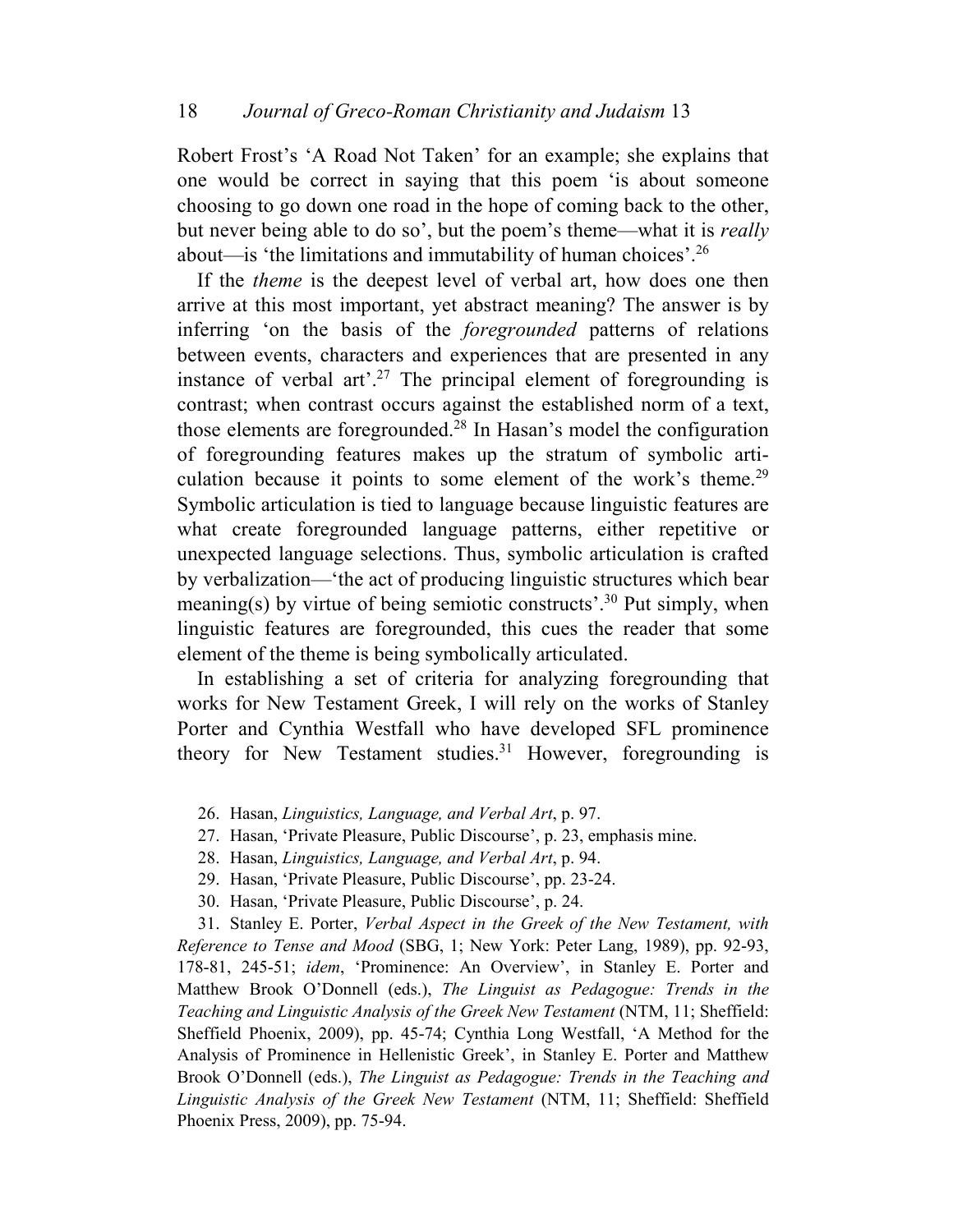focused in stylistics for the specific questions it addresses, which calls for Porter's and Westfall's work to be focused in a particular way. Concerning this Fowler writes, 'As for the motives and functions of foregrounding, the perceptual salience it produces is not ... physical prominence of the expressive medium for its own sake, but extra discourse structure inviting *interpretation*. The significance is additional to the propositional meaning, and often at odds with [it].'<sup>32</sup> Thus, markers of prominence should be investigated in sections of text that have additional structures than what is necessary, a notion that also readily corresponds with the definition of redundancy.

Hasan provides two criteria for analyzing verbal art: *code-like regularity* and *stylistic shift*. Code-like regularity finds its significance in the ideational metafunction of language. This criterion does not mean that a writer is bound to use the same linguistic categories when symbolically articulating some aspect of the theme, 'but rather that some element of the semantic import is kept constant in language categories which symbolize those events that articulate some specifiable part of the theme'.<sup>33</sup> Evidence that satisfies this criterion is when identical or semantically related lexemes are used to articulate the same value positions in a text.

The second criterion, stylistic shift, finds its significance in the textual metafunction. According to this principle,

any stylistic shift within a discourse is a signal that a move is being made to some other element of the theme. Such a pattern of shift becomes crucial to the understanding of the work in that it relates to some symbolic events which are themselves crucial to the perception of the theme. $34$ 

Linguistic prominence satisfies this criterion.

In short, the purpose of analyzing features of verbalization is to ascertain the theme that they construe, which is mediated through symbolic articulation. Therefore, when foregrounded material is identified, this indicates that further interpretation is needed—the text is

32. Fowler, *Linguistic Criticism*, p. 97.

33. Ruqaiya Hasan, 'The Place of Stylistics in the Study of Verbal Art', in Håkan Ringbom (ed.), *Style and Text: Studies Presented to Nils Erik Enkvist* (Stockholm: Skriptor, 1975), pp. 49-62 (59).

34. Hasan, 'Place of Stylistics', p. 59.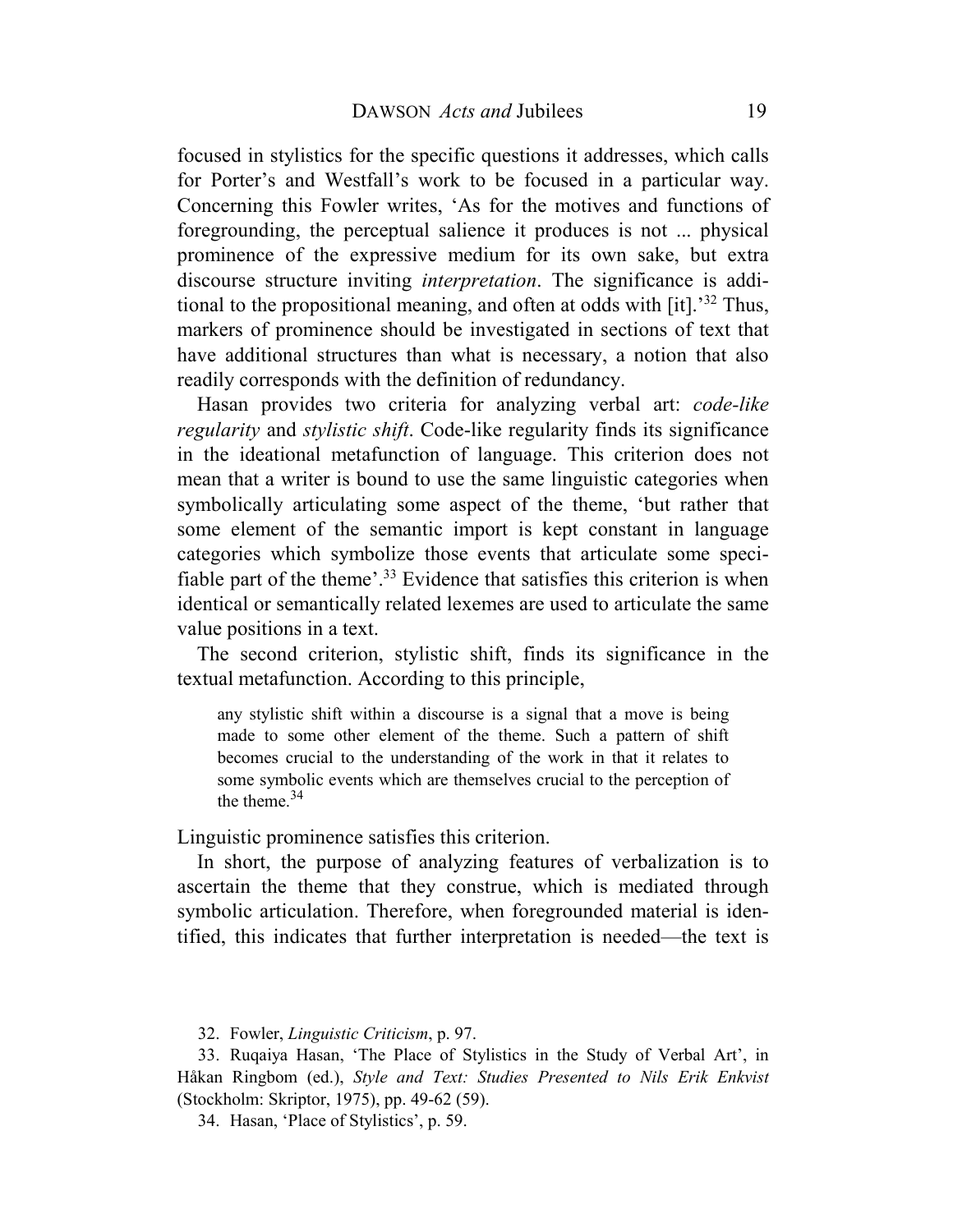communicating what it is about, not in an ideational sense, but on a raised metaphorical plane.

# *Lemke's Intertextual Thematic Formations*

According to Lemke, 'No utterance, no text means in isolation: *all meaning is intertextual*.'35 Unlike other understandings of intertextuality, Lemke explains this phenomenon within a system of social meaning-making, which is contextualized by the particular practices of a community. Lemke qualifies this notion by stating, 'Each community ... has its own system of intertextuality: its own habits of deciding which texts should be read in the context of which others, and why, and how.<sup>36</sup> This view results in the context of culture being the stratum that constrains intertextual relations.<sup>37</sup>

Lemke defines intertextuality as 'the recurrent discourse and activity patterns of the community and how they are constituted by, instanced in, and interconnected or disjoined through particular texts'.<sup>38</sup> Intertextuality also entails 'social dynamics with diverse social interests and points-of-view [which] speak with distinct voices that proclaim different thematic propositions, assign differing valuations, and may even make use of different characteristic genres and speech activities'.<sup>39</sup> This description relies on the social theory of discourse of Mikhail Bakhtin who theorized the intertextual and interpersonal concepts of heteroglossia and dialogism. Heteroglossia refers to the multitude of other 'voices' in the world that express different ideological points of view, $40$  and dialogism explains that when language

35. Jay L. Lemke, 'Discourses in Conflict: Heteroglossia and Text Semantics', in James D. Benson and William S. Greaves (eds.), *Systemic Functional Approaches to Discourse: Selected Papers from the 12th International Systemic Workshop* (Norwood, NJ: Ablex, 1988), pp. 29-50 (32), emphasis mine.

36. Jay L. Lemke, *Textual Politics: Discourse and Social Dynamics* (Critical Perspectives on Literacy and Education; London: Taylor & Francis, 1995), p. 9.

37. Jay L. Lemke, 'Intertextuality and Text Semantics', in Peter H. Fries and Michael Gregory (eds.), *Discourse in Society: Systemic Functional Perspectives: Meaning and Choice: Studies for Michael Halliday* (Norwood, NJ: Ablex, 1995), pp. 85-114 (86).

38. Lemke, 'Intertextuality and Text Semantics', p. 86.

39. Lemke, 'Discourses in Conflict', p. 30.

40. See M.M. Bakhtin, *The Dialogic Imagination: Four Essays* (ed. Michael Holquist; trans. Caryl Emerson and Michael Holquist; Austin, TX: University of Texas Press, 1981), pp. 289-90.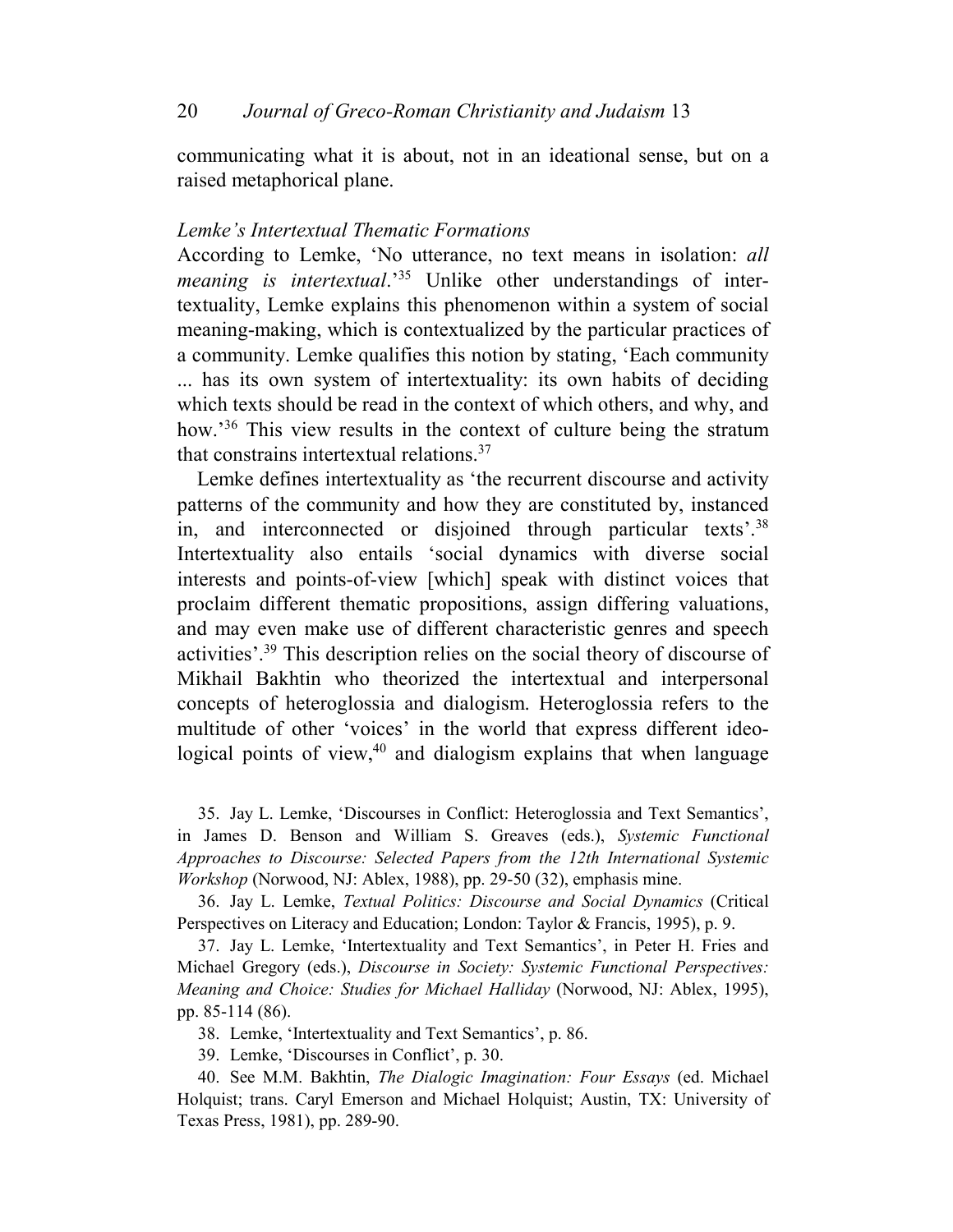users speak or write, their words *mean* against this heteroglossic backdrop, and their utterances are a reaction to them, taking them into account to affirm, refute or otherwise engage them in some way.<sup>41</sup>

Lemke goes on to explain that 'lexical choices are always made against the background of their history of use in the community, they carry the "freight" of their associations with them'.<sup>42</sup> This quotation indicates that even single words can function dialogically to contextualize a text with other texts. Therefore, it is important to account for how words *mean*. Lemke divides word meaning into three categories: *lexical*, *use* and *thematic* meaning. *Lexical* meaning pertains to the meaning potential of a word in a network of lexicogrammatical options, and *use* meaning corresponds to the contextualized meaning made with a word in a text.<sup>43</sup> *Thematic* meaning situates between lexical and use meaning and refers to 'the meaning the word realizes in a recurrent discourse pattern that is familiar in many texts and which forms the basis of cothematic intertextual relations'.<sup>44</sup> When writers undergo the process of selecting words, they do not choose words according to their neutral 'dictionary' sense because the meanings of words 'depend *entirely* on a process of abstractions from the various discourses in which they commonly occur'.<sup>45</sup> In other words, when 'patterns of semantic relations among the same or closely related words and phrases are regularly repeated over and over again in many texts in a given community' they constitute *thematic formations*. <sup>46</sup> Further, when recurrent lexical choices occur in thematically related texts that correspond with social values, Lemke assigns to these choices the term *intertextual thematic formations* (ITFs),<sup>47</sup> formations that 'abstract

41. M.M. Bakhtin, *Speech Genres and Other Late Essays* (eds. Caryl Emerson and Michael Holquist; trans. Vern W. McGee; Austin, TX: University of Texas Press, 1968), p. 91.

- 42. Lemke, 'Interpersonal Meaning', p. 85.
- 43. Lemke, 'Intertextuality and Text Semantics', p. 89.
- 44. Lemke, 'Intertextuality and Text Semantics', p. 89.

45. Lemke, 'Intertextuality and Text Semantics', p. 88. Lemke obtains this notion from Bakhtin. See Bakhtin, *Speech Genres*, p. 87. Also see Michael Holquist, *Dialogism: Bakhtin and His World* (London: Routledge, 1990), p. 49.

46. Jay L. Lemke, 'Text Structure and Text Semantics', in Erich H. Steiner and Robert Veltman (eds.), *Pragmatics, Discourse and Text* (London: Pinter, 1988), pp. 158-70 (165). Cf. Xue, 'Intertextual Discourse Analysis', p. 281. See also Lemke, 'Discourses in Conflict', p. 30.

47. Lemke, 'Discourses in Conflict', p. 30.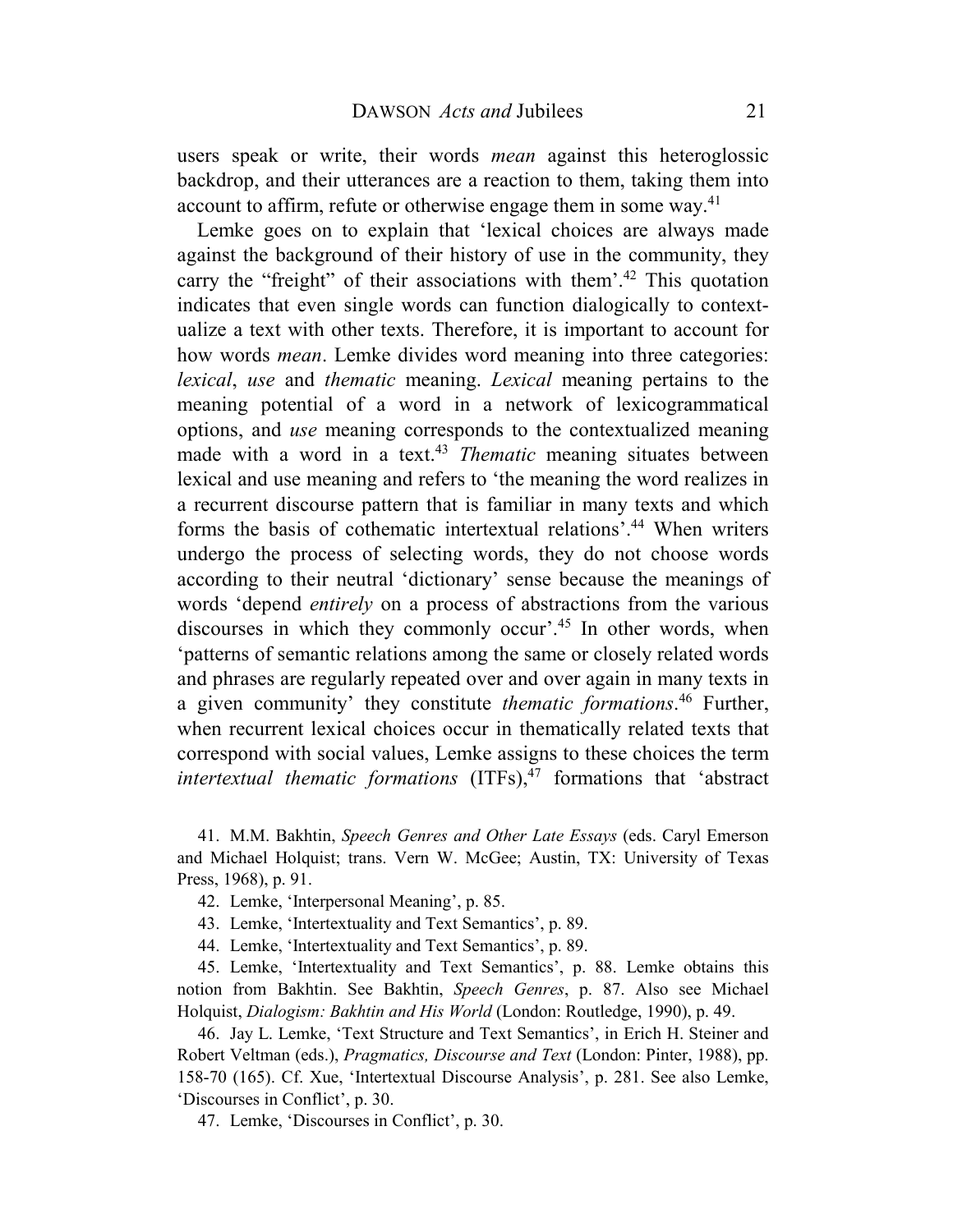from a set of thematically related texts their common semantic patterns insofar as these [matter] to a particular community for a particular set of social purposes'.<sup>48</sup> The social purposes of common semantic patterns are organized into two categories in Lemke's model according to how they become oriented to social stances and values; they function to either ally with or oppose them.<sup>49</sup>

This portion of the methodology will be used to analyze what kinds of intertextual relations are created in Acts 15 and 21 with other texts that have the thematic formation of the Noahide laws. By comparing the social values represented in multiple texts, ITFs concerning the Noahide laws can be identified. The way in which Acts relates to other texts, then, will demonstrate how Acts makes meaning against the heteroglossic voices of its social environment.

# *Analysis of Acts 15 and 21*

# *Occasions of Redundancy in Acts 15 and 21*

Below are three tables that illustrate how the patterns of redundancy of Suleiman's model are instanced in Acts 15 and 21. A synthesis of the tables' evidence is provided afterward.

|                             | Table 2: Redundancies on the Story Level in Acts 15 and 21 |                         |         |                         |
|-----------------------------|------------------------------------------------------------|-------------------------|---------|-------------------------|
|                             |                                                            | $C_1E=C_2E=C_nE$        |         |                         |
|                             | $C_1E$                                                     | Paul (with others)      | $C_2E$  | Paul (with others) goes |
|                             | Acts 15                                                    | goes to with apostles   | Acts 21 | to Jerusalem, meets     |
|                             |                                                            | and elders Jerusalem    |         | with James and elders   |
|                             |                                                            | to meet.                |         |                         |
| $\mathcal{D}_{\mathcal{L}}$ |                                                            | Paul meets Gentiles     |         | Paul relates all God    |
|                             |                                                            | on the way who are      |         | has done among the      |
|                             |                                                            | brought great joy. Paul |         | Gentiles. Those who     |
|                             |                                                            | relates all God has     |         | hear glorify God.       |
|                             |                                                            | done among the          |         |                         |
|                             |                                                            | Gentiles.               |         |                         |
| 3                           |                                                            | Tension arises with     |         | Tension arises with     |

48. Jay L. Lemke, 'Intertextuality and the Project of Text Linguistics: A Response to de Beaugrande', *Text* 20 (2000), pp. 221-25 (223).

49. See Jay L. Lemke, 'Semantics and Social Values', *Word* 40 (1989), pp. 40- 45; *idem*, 'Intertextuality and Text Semantics', p. 99; *idem*, 'Discourses in Conflict', p. 48; Xue, 'Intertextual Discourse Analysis', pp. 282-308.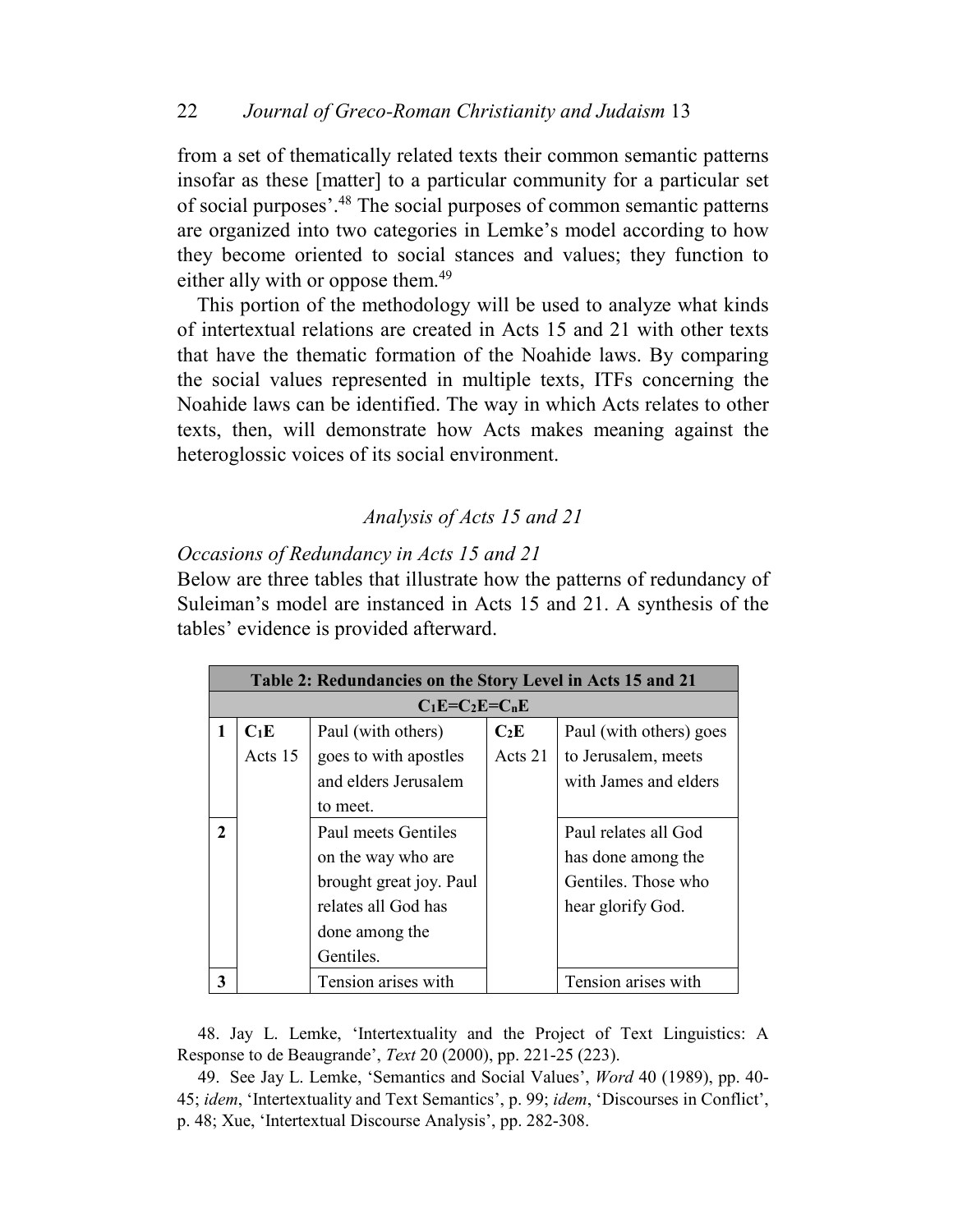|                |                  | believing Jews                    |                  | believing Jews over        |
|----------------|------------------|-----------------------------------|------------------|----------------------------|
|                |                  | (Pharisees) over                  |                  | Mosaic Law.                |
|                |                  | Mosaic Law.                       |                  |                            |
|                |                  | $CFs_1 = CFs_2 = CFs_n$           |                  |                            |
|                | CFs <sub>1</sub> | James makes the                   | CFs <sub>2</sub> | James (with the elders)    |
|                | Acts 15          | judgment to write a               | Acts 21          | directs Paul to undergo    |
|                |                  | letter to the Gentiles to         |                  | purification,              |
|                |                  | abstain from the four             |                  | acknowledges the letter    |
|                |                  | precepts.                         |                  | he wrote to the Gentiles,  |
|                |                  |                                   |                  | and reiterates the four    |
|                |                  |                                   |                  | precepts.                  |
|                |                  | $CFi1=CFi2=CFin$                  |                  |                            |
| 1              | CFi <sub>1</sub> | Paul (with Barnabas)              | CFi <sub>2</sub> | Paul relates what God      |
|                | Acts 15          | told of all the signs             | Acts 21          | had done among the         |
|                |                  | and wonders they did              |                  | Gentiles.                  |
|                |                  | among the Gentiles.               |                  |                            |
| $\overline{2}$ |                  | James announces the               |                  | James (with the elders)    |
|                |                  | Noahide Laws at the               |                  | announces the Noahide      |
|                |                  | end of his speech.                |                  | laws at the end of his     |
|                |                  |                                   |                  | speech.                    |
|                |                  | $E=CI$                            |                  |                            |
|                | $E=CI$           | James makes the                   | $E=CI$           | James and the elders tell  |
|                | Acts 15          | judgment $(x\rho\psi\omega)$ that | Acts 21          | Paul they have sent a      |
|                |                  | the Gentiles should not           |                  | letter with their judgment |
|                |                  | be troubled for turning           |                  | (κρίναντες) concerning     |
|                |                  | to God, but that they             |                  | those things Gentiles      |
|                |                  | should 'abstain'                  |                  | should 'guard against'     |
|                |                  | (άπέχεσθαι) from                  |                  | (φυλάσσεσθαι).             |
|                |                  | certain things.                   |                  |                            |

| Table 3: Redundancies on the Discourse Level in Acts 15 and 21 |                          |                        |                          |
|----------------------------------------------------------------|--------------------------|------------------------|--------------------------|
|                                                                |                          | $d(E_1)=d(E_2)=d(E_n)$ |                          |
| $d(E_1)$                                                       | Acts 15.13-21            | $d(E_2)$               | Acts 21.20-25            |
| Acts 15                                                        | constitutes extended     | Acts 21                | constitutes extended     |
|                                                                | discourse, which slows   |                        | discourse, which slows   |
|                                                                | down the discourse to    |                        | down the discourse to    |
|                                                                | coincide with the length |                        | coincide with the length |
|                                                                | of the story, or time it |                        | of the story.            |
|                                                                | would have taken to      |                        |                          |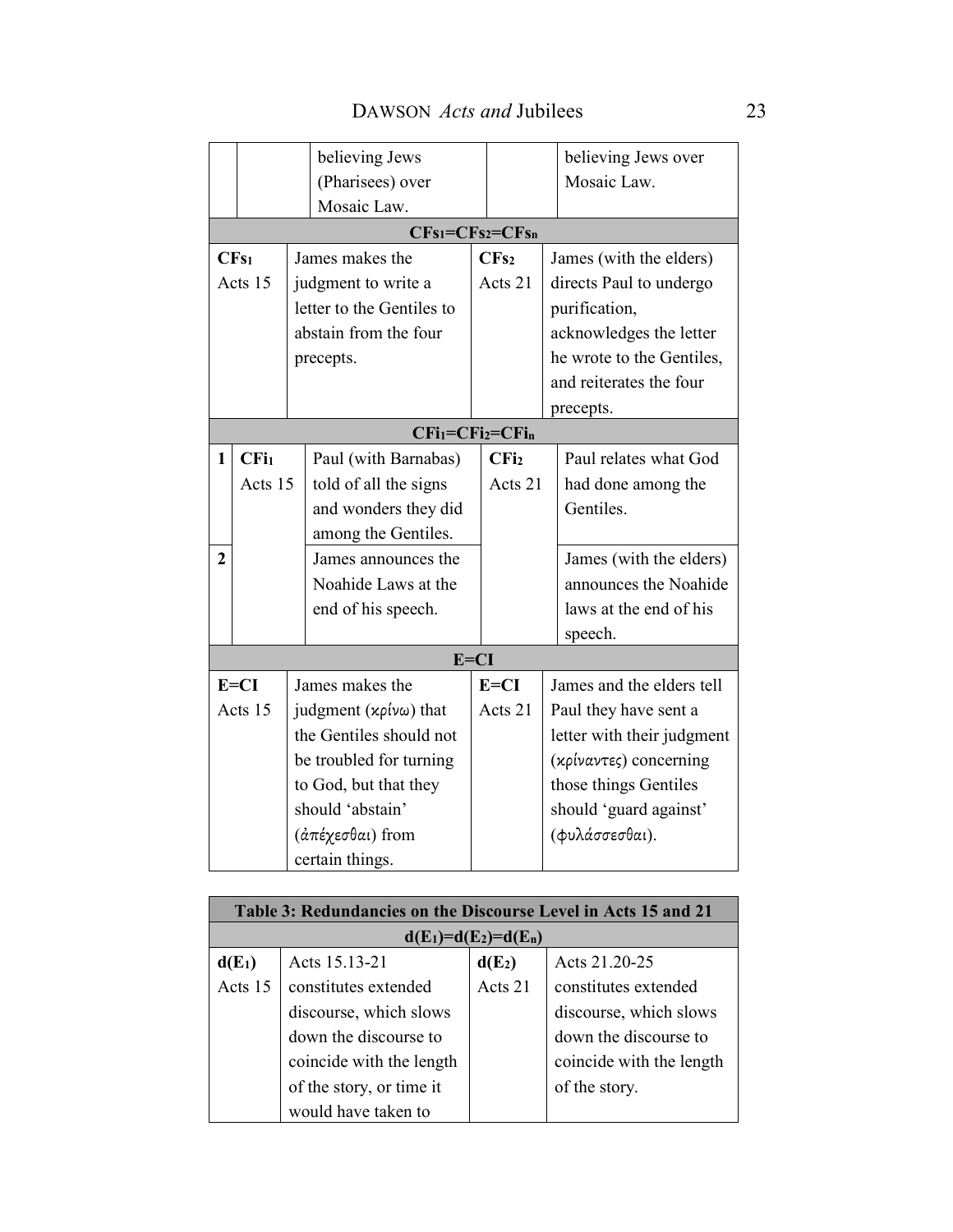|         | transpire in real time. $50$                                       |         |                             |
|---------|--------------------------------------------------------------------|---------|-----------------------------|
|         |                                                                    |         |                             |
|         | Table 4: Redundancies between the Levels of Story and Discourse in |         |                             |
|         | Acts 15 and 21                                                     |         |                             |
|         |                                                                    | $CI=NI$ |                             |
| $CI=NI$ | The narrator's                                                     | $CI=NI$ | The narrator's              |
| Acts 15 | interpretation of the                                              | Acts 21 | interpretation is           |
|         | event of the Jerusalem                                             |         | problematic and/or          |
|         | council is consonant                                               |         | troublesome for modern      |
|         | with Peter and James's                                             |         | interpreters because        |
|         | announcements that                                                 |         | James and the elders        |
|         | believing Gentiles                                                 |         | place Paul, the primary     |
|         | should be embraced,                                                |         | character, in harm's way    |
|         | and that the Noahide                                               |         | before restating the        |
|         | precepts should be kept.                                           |         | Noahide laws. <sup>51</sup> |
|         | This is supported by                                               |         | Nevertheless, the value     |
|         | positive and graduated                                             |         | position of guarding the    |
|         | language in the letter                                             |         | four precepts is explicitly |
|         | with the Gentiles'                                                 |         | restated, and thus is       |
|         | joyous response to the                                             |         | promoted by the narrator.   |
|         | decree $(v. 31)$ and                                               |         |                             |
|         | others' greatly                                                    |         |                             |
|         | encouraging them.                                                  |         |                             |

50. For a further explanation on how 'duration' functions to draw an audience into closer proximity to characters by means of 'slowing down' the discourse, see Gary Yamasaki's work on the temporal plane of point of view and his principle of evaluative guidance in *Perspective Criticism: Point of View and Evaluative Guidance in Biblical Narrative* (Eugene, OR: Cascade, 2012), pp. 69-90. Cf. Boris Uspensky, *A Poetics of Composition: The Structure of the Artistic Text and Typology of a Compositional Form* (trans. Valentina Zavarin and Susan Wittig; Berkeley, CA: University of California Press, 1973), pp. 65-80.

51. Stanley E. Porter notes, 'the narrative does not make it clear that the leaders were convinced that the accusations were false. It appears that not only were possibly more conservative members of the Jerusalem church still suspicious of Paul, but the leaders of the church may well have been as well' ('Acts 21:17–26 and Paul, the Man for All Seasons, or the Man Betrayed by His Friends?', in *Paul of Acts: Essays in Literary Criticism, Rhetoric and Theology* [WUNT, 115; Tübingen: Mohr Siebeck, 1999], pp. 173-86 [175]). Cf. Marie-Eloise Rosenblatt, *Paul the Accused: His Portrait in the Acts of the Apostles* (Collegeville, MN: Liturgical Press, 1995), pp. 68-69, who supports this claim.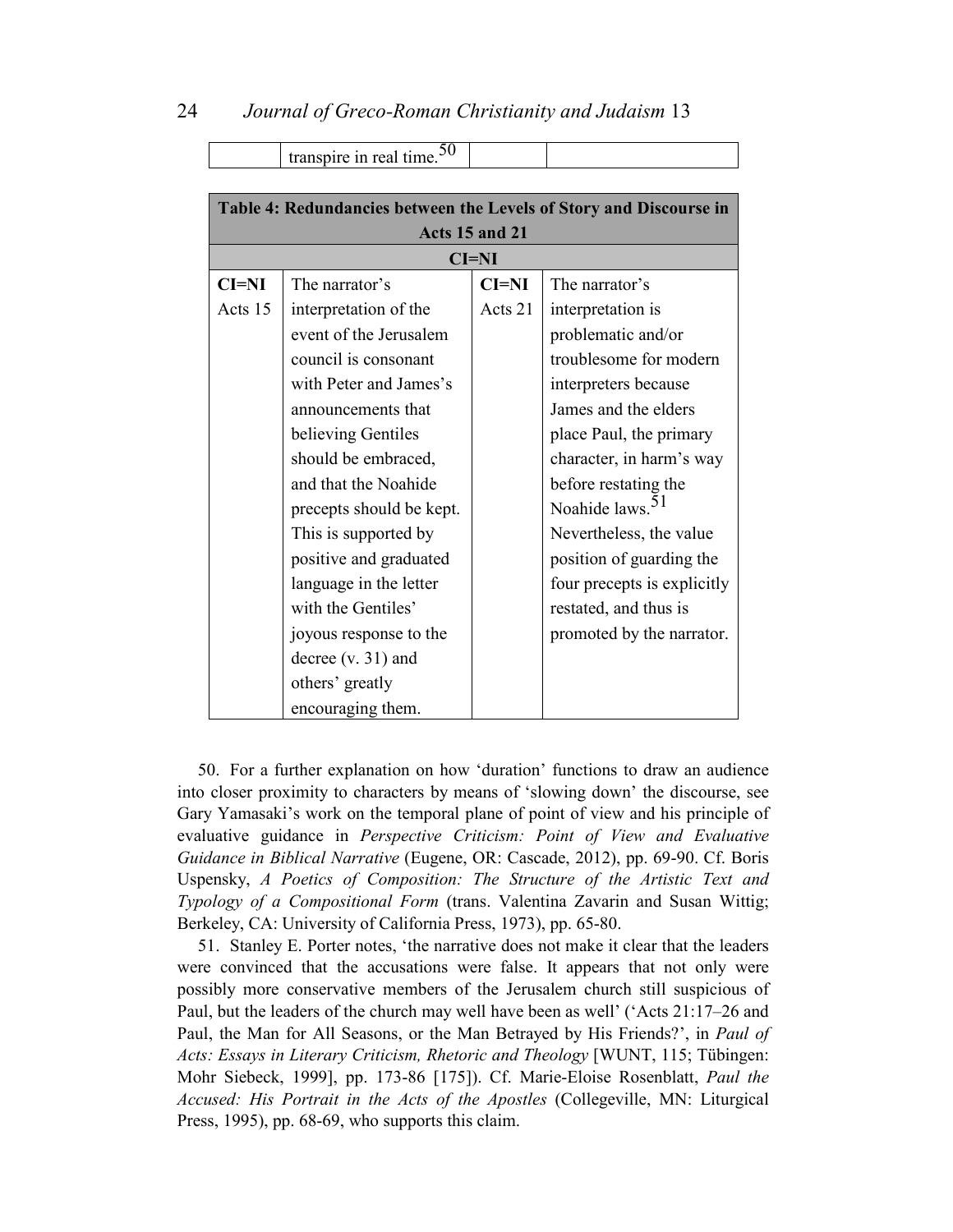These two texts, which share similar events, characters and contexts, mirror several of Suleiman's redundancy schemes. Acts 15 orients values concerning Jew–Gentile relations, and does so by stipulating behavioral regulations, which would allow them to cohabitate peaceably.<sup>52</sup> This value position is established by an authoritative figure whose judgment and interpretation of events coincide with the narrator's position. If the narrator is writing to a Gentile readership, then such a value position would be highly relevant and in need of clarification, which is offered through the use of redundancy in Acts 21, a text that has proved difficult to understand because James and the elders knowingly put Paul in a vulnerable situation. However, Paul's innocence is not the main concern of Luke's narrative. Luke chooses to highlight here the importance of keeping the Noahide laws through the situational irony of Paul's being accused, even though he is innocent.<sup>53</sup> Since the audience would have 'heard' the echo-effect of Acts 15 in ch. 21, in what way is the value position of keeping the Noahide laws clarified? What about these precepts is disambiguated? The answer may reside in the fact that the rumors about Paul in Acts 21 function to set up inverted situational variables with Acts 15. In Acts 15, James's decree announces what should be done for Gentiles to be included in fellowship with believing Jews; Gentiles do not have to 'judaize', but they must avoid certain things. In Acts 21, however, rumors were spreading that Paul was teaching Jews to forsake the Law of Moses and its customs—he was supposedly teaching Jews to 'gentile-ize', which serves to reveal a bi-directionality in the Noahide laws and how they were to function in mixed environments.

A possible objection to this claim is that the Noahide laws are never explicitly directed toward the Jews. Acts 21.25 reads περὶ δὲ τῶν πεπιστευκότων ἐθνῶν; it is only those who believe among the Gentiles who receive directions about the abstentions. However, Tannehill explains:

The setting seems strange at first, but it may actually illuminate the purpose of these regulations ... Acts 21:21 shows that the problem is no longer the demands being made on Gentiles to become Jews but the pressure being felt by Jews to conform to a Gentile way of life ... The

52. See Porter, 'Acts 21:17–26', pp. 183-84, who comes to a similar conclusion. 53. If any ambiguity remains, Acts 28.17 leaves no room for doubt of Paul's innocence.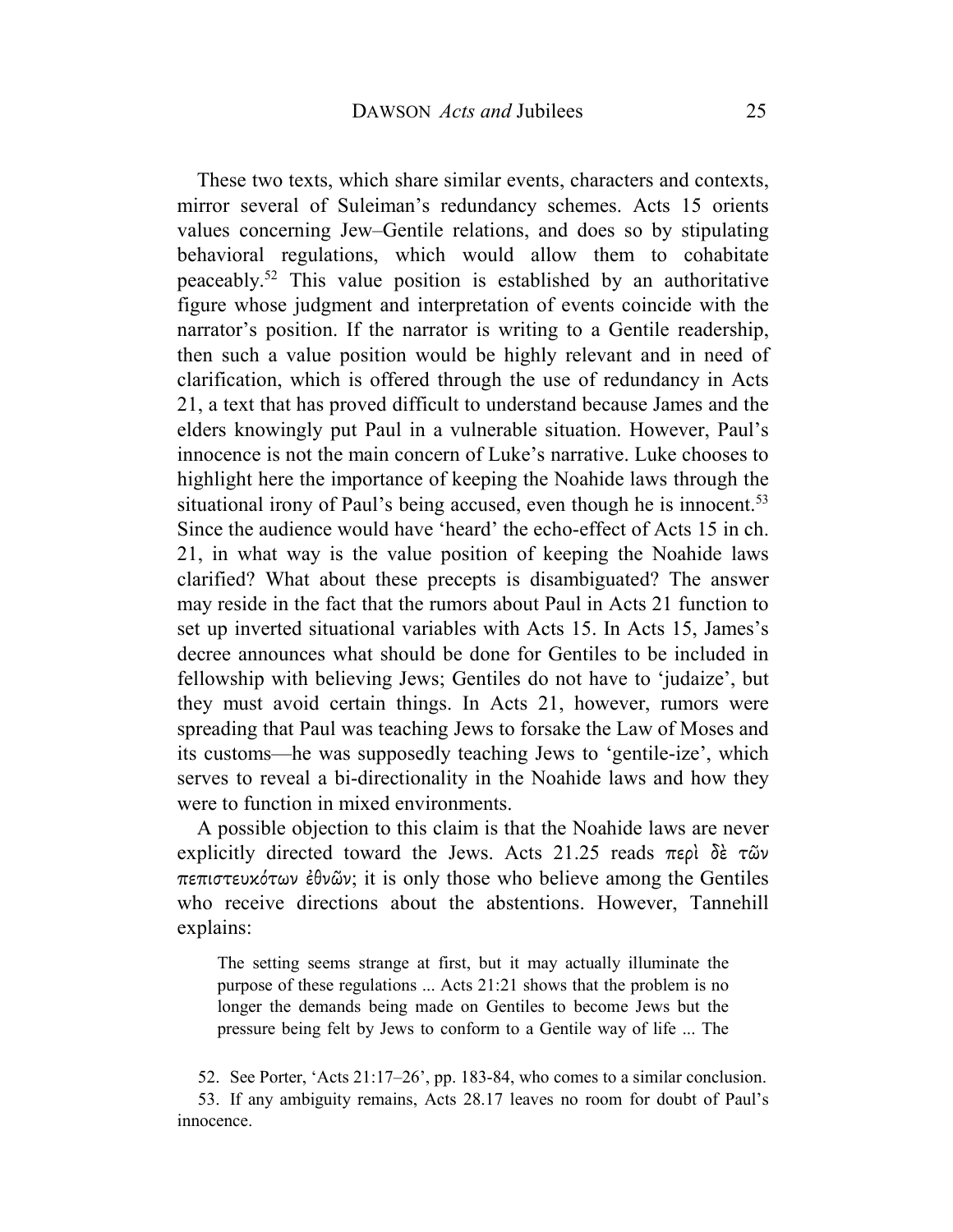Jerusalem meeting that guarantees the Gentiles' freedom from the law also anticipates the problem that will arise as the Gentile portion of the church grows, for James is proposing that Gentiles be asked to abstain from certain things especially offensive to a Jewish sense of cultic purity so that Jewish Christians may remain in the fellowship of the church without being forced to give up their way of life.<sup>54</sup>

Therefore, the abstentions in Acts 15.21 indicate how Gentiles are to be protected from Jewish customs, but Acts 21.25 shows how the same abstentions protect Jews in a predominantly Gentile environment. More on this will be discussed in the next section of analysis.

# *An Analysis of Verbal Art in Acts 15 and 21*

The procedure of analyzing verbal art begins with the foregrounding features of code-like regularity and stylistic shift. The code-like regularity of Acts 15 and 21 is strikingly similar. First, the precepts appear in list form, and though they are ordered differently, they remain constant. The chart below displays the similarities in the co-text of the Noahide laws in both sections.

| Table 5: Code-like Regularity in Acts 15.12-29 and 21.18-26 |                      |             |                      |
|-------------------------------------------------------------|----------------------|-------------|----------------------|
| Acts 15                                                     | <b>Participants</b>  | Acts 21     | <b>Participants</b>  |
| vv. 12, 22,                                                 | Παύλου, Παύλω        | vv. 18, 26  | Παῦλος               |
| 25                                                          |                      |             |                      |
| vv. 12, 14                                                  | θεός                 | vv. 19, 20  | θεός, θεόν           |
| vv. 12, 14,                                                 | ἔθνεσιν, ἐθνῶν       | vv. 19, 21, | ἔθνεσιν, ἔθνη, ἐθνῶν |
| 17, 19                                                      |                      | 25          |                      |
| v. 13                                                       | 'Ιάκωβος             | v. 18       | 'Ιάκωβον             |
| v. 13                                                       | άνδρες               | vv. 22, 23  | άνδρες               |
| v. 13                                                       | άδελφοί              | v. 20       | άδελφέ               |
| v. 20                                                       | άλισγημάτων          | v. 26       | άγνισθείς, άγνισμοῦ  |
| vv. 20, 29                                                  | εἰδώλων, εἰδωλοθύτων | v. 25       | εἰδωλόθυτον          |
| vv. 20, 29                                                  | πορνείας, πορνείας   | v. 25       | πορνείαν             |
| vv. 20, 29                                                  | πνικτοῦ, πνικτῶν     | v. 25       | πνικτόν              |
| vv. 20, 29                                                  | αἵματος              | v. 25       | αἷμα                 |
| v. 21                                                       | Μωϋσῆς               | v. 21       | Μωϋσέως              |
| v. 22                                                       | πρεσβυτέροις,        | v. 18       | πρεσβύτεροι          |
|                                                             | πρεσβύτεροι          |             |                      |

54. Tannehill, *Narrative Unity*, II, p. 191.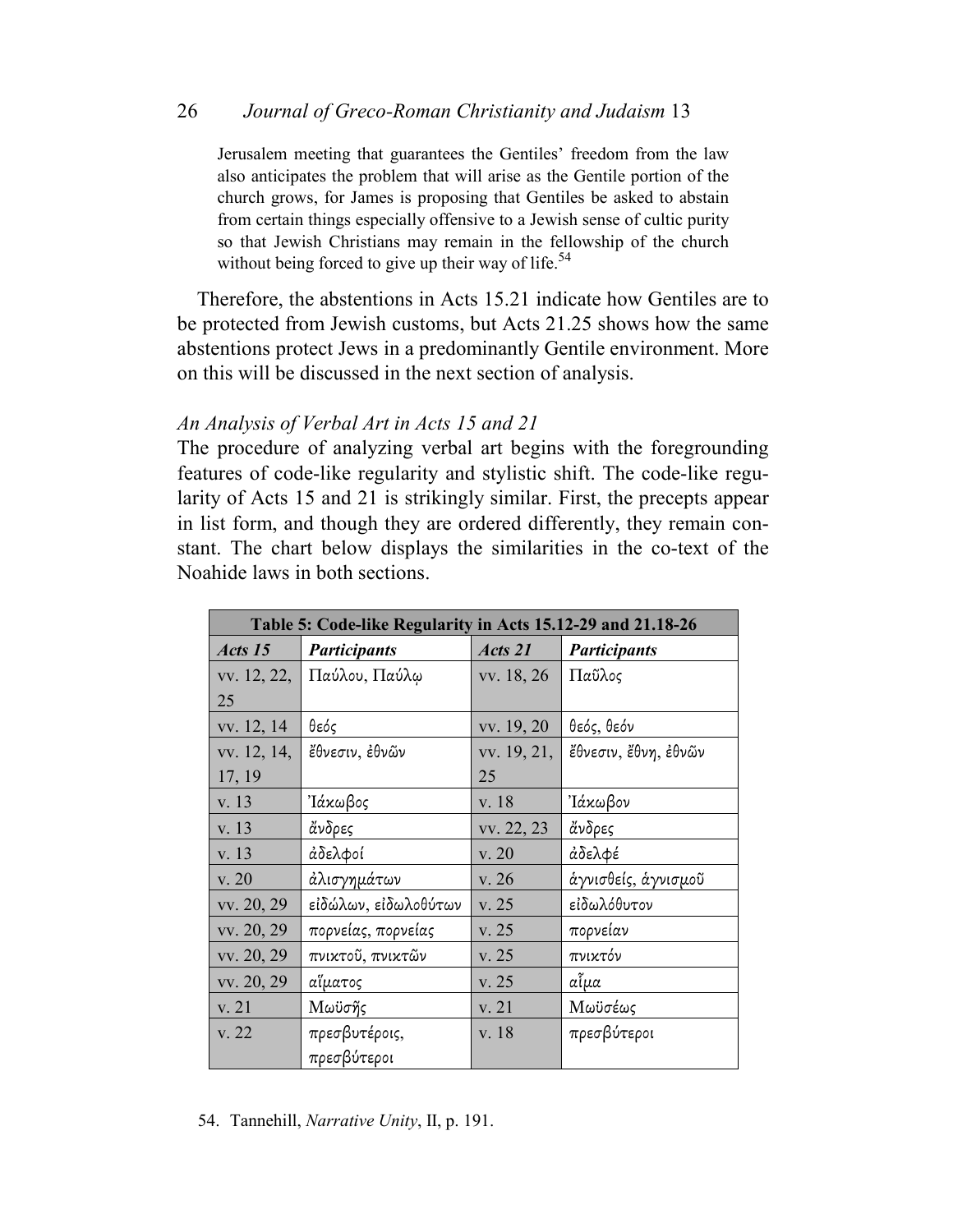|             | <b>Processes</b>      |            | <b>Processes</b>      |
|-------------|-----------------------|------------|-----------------------|
| vv. 12, 13, | ήκουον, άκούσατε      | vv. 20, 22 | άκούσαντες,           |
| -24         | ήκούσαμεν             |            | άκούσονται            |
| vv. 12      | έποίησεν              | vv. 19, 22 | έποίησεν, ποίησον     |
| v. 19       | κρίνω                 | v. 25      | κρίναντες             |
| v. 21       | κηρύσσοντας           | vv. 21, 24 | κατηχήθησαν,          |
|             |                       |            | διδάσκεις, κατήχηνται |
| v. 23       | γράψαντες (διὰ χειρὸς | v. 25      | ἐπεστείλαμεν          |
|             | αὐτῶν)                |            |                       |
| v. 23       | χαίρειν               | v. 19      | άσπασάμενος           |

Many of the same lexemes are used to articulate the value position of abstaining from the four precepts, but semantically similar lexemes are used to accomplish this as well. Common actors are referred to in both sections such as Paul, James, God, Moses, the Gentiles and the elders. James announces the value position to be upheld with the Noahide laws in 15.21, which is repeated with the elders in 15.29 and 21.25. That the author's concern involves the Gentiles is indicated by several references in both sections, though the Jews are explicitly referenced only in Acts 21, which supports the ideational shift concerning the Jews' disposition to the law of Moses in ch. 21, rather than the Gentiles'.

Common processes also appear in both texts, where verbals pertaining to communication are foregrounded through clustering. These verbals refer to hearing, proclaiming, teaching, writing, greeting and other nuances of these meanings. It is significant that such a high volume of processes of communication would be shared in these sections because they also share the process of judging, where authoritative decisions are made by core actors, which correspond to the narrator's judgments or orientation to values that promote communion between Jews and Gentiles. The actors and processes collectively function to symbolically articulate elements of the theme, and when taken together they seem to point to some value position related to communication and cultic purity.

Acts 21 also displays several features of stylistic shift at multiple ranks of discourse. Pertinent to the clause rank in narrative discourse is the notion of mainline and supporting material.<sup>55</sup> In Greek, the default mainline in narrative refers to primary clauses that use the aorist tense-

<sup>55.</sup> Porter, 'Prominence', p. 57.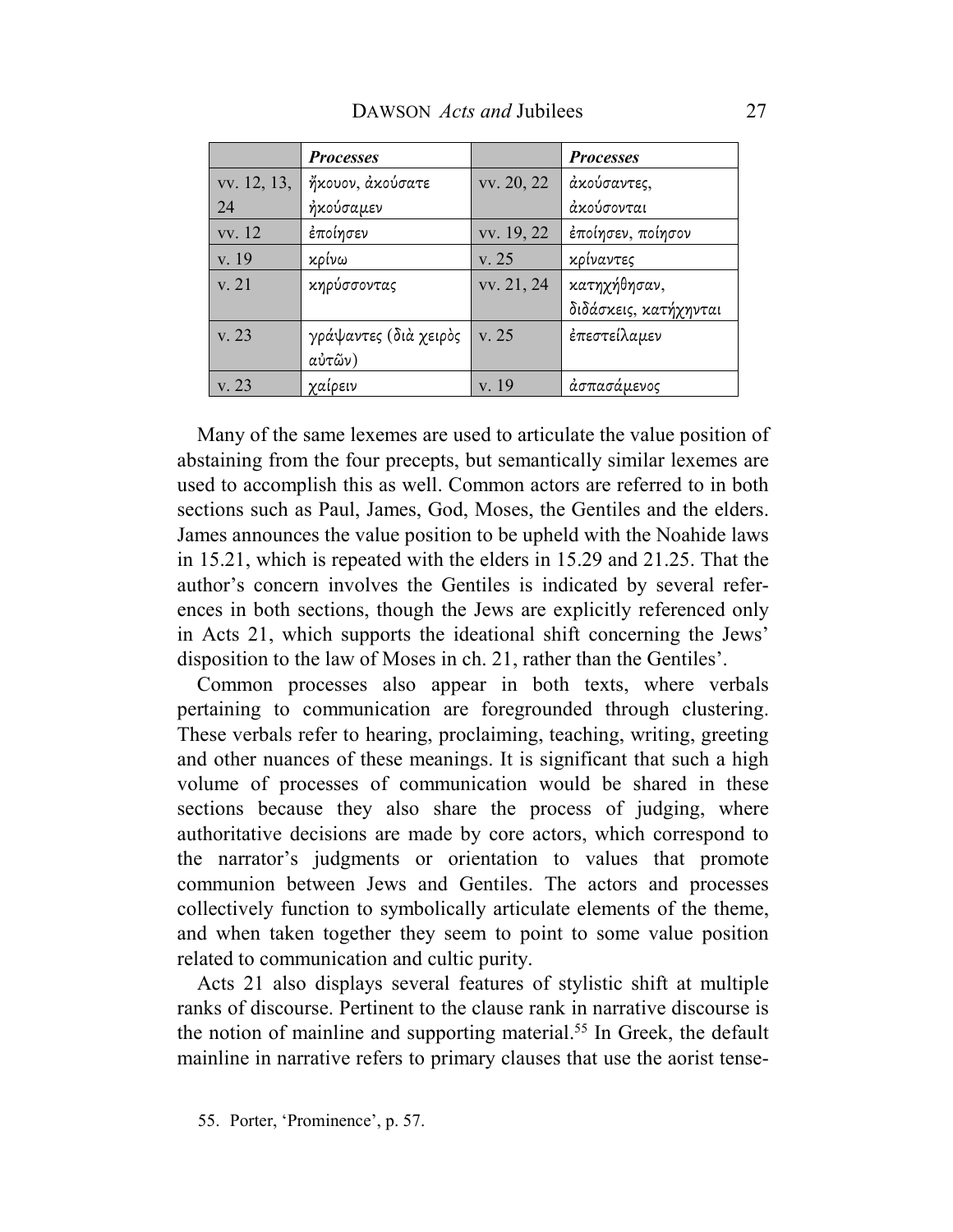form. In the case of Acts 21, the mainline in proximity to the Noahide laws leaves off at 21.20 after the clause εἶπόν τε αὐτῷ introducing direct speech; it then recommences in 21.26 after the direct speech ends. The material in between constitutes supporting material, where present/imperfect and perfect/pluperfect function to foreground and frontground material respectively.<sup>56</sup> This phenomenon is observable in 21.20-25 where 15 present tense-forms appear in the direct speech along with two perfect tense-forms, one at the beginning of the speech, and the other at the end, which happens to introduce the clause containing the Noahide laws.

Interruption to the linear organization of a narrative can also function to bring content into the foreground.<sup>57</sup> Because Hellenistic Greek documents would not have relied on formal indicators of shifts such as punctuation or paragraph breaks and indentation, stylistic shift is identified by some form of internal break in continuity. The adversative conjunction δέ at the beginning of 21.25, though unmarked,58 functions textually to indicate discontinuity with the preceding material.<sup>59</sup> The visual depiction provided in the OpenText.org model of Acts  $21.24$ -25 makes this apparent;<sup>60</sup> the direct speech shifts from a pattern of several dependent clauses that direct Paul to undergo purification to a primary clause, which abruptly shifts the topic to the letter that was written to the Gentiles containing the Noahide laws.

This usage also functions interpersonally to indicate *counterexpectancy*, because the adversative value of δέ readjusts the audience's attention toward a value position.<sup>61</sup> The value position

56. Porter, 'Prominence', p. 57.

57. Cynthia Long Westfall, *A Discourse Analysis of the Letter to the Hebrews: The Relationship between Form and Meaning* (LNTS, 297; London: T. & T. Clark, 2005), p. 37.

58. See the hierarchical chart of inter-sentential conjunctions in Westfall, 'Analysis of Prominence', p. 85.

59. Westfall helpfully notes that 'a conjunction indicates the status that a joined element has in relationship to the rest of the discourse ... they provide some of the best formal indications of how the author intended the discourse to be processed' ('Analysis of Prominence', p. 84).

60. See 'OpenText.org', online: http://opentext.org/texts/NT/Acts/view/ clause-ch21.v0.html.

61. Zachary K. Dawson, 'Language as Negotiation: Toward a Systemic Functional Model for Ideological Criticism with Application to James 2:1–13', in Stanley E. Porter, Gregory P. Fewster and Christopher D. Land (eds.), *Modeling*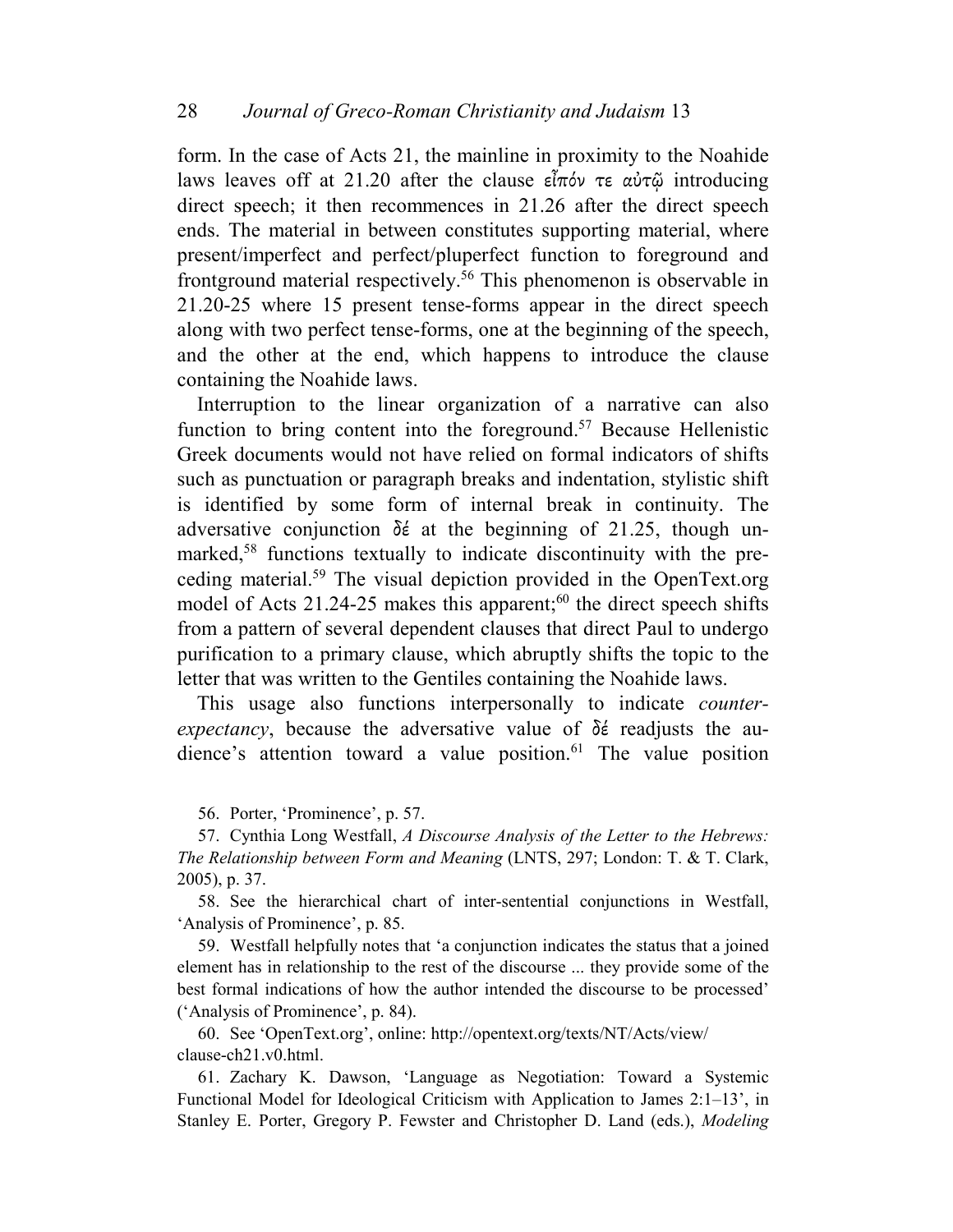pertains to the recurrent Noahide laws, which are further clarified by new contextual variables. This shift is additionally brought to the fore by means of the perfect participle πεπιστευκότων mentioned above, and when all of this linguistic evidence is taken into account, one gets the sense that the writer is symbolically articulating something about the theme. The theme here seems to pertain to Jew–Gentile relations, the Mosaic Law and the value orientation that motivates the use of the Noahide laws.

Now I will briefly revisit my earlier mention of the bi-directionality of the Noahide laws. The motivation for foregrounding Acts 21.25 seems to be at odds with the propositional meaning when the inverted contextual variables are brought into play. The text preceding the logical break in continuity contains irony and unfair circumstances for Paul, and so when the break is introduced it may be used to speak generally about the situation. Because Paul is being accused of teaching Jews to forsake Moses (ἀποστασίαν, Acts 21.21) and not to walk (περιπατεῖν, 21.21) according to the customs, James and the elders speak into this situation to show that the Noahide laws function to protect Jews who wish to maintain their Jewish identity from Gentile believers who otherwise would pressure them to conform. Therefore, the Noahide laws in Acts promote the social value of communion by protecting the legitimacy of both cultures; Gentiles can go on being Gentiles and Jews can go on being Jews, but they must be able to come together. No social obligations should be established that go beyond the Noahide laws.

*Biblical Language: Selected Papers from the McMaster Divinity College Linguistics Circle* (LBS, 13; Leiden: Brill, 2016), p. 381. See also J.R. Martin and David Rose, *Working with Discourse: Meaning Beyond the Clause* (New York: Continuum, 2nd edn, 2010), pp. 56-57; M.A.K. Halliday and Ruqaiya Hasan, *Cohesion in English* (English Language Series; London: Longman, 1976), pp. 238- 71, who distinguish types of internal conjunctions depending on how they perform in text. Cf. Zachary K. Dawson, 'Rules of "The Rules of Engagement": Assessing the Function of the Diatribe in James 2:14–26 Using Critical Discourse Analysis', in James D. Dvorak and Zachary K. Dawson (eds.), *Light from Linguistic Criticism on the Epistle of James: Whole Grains from "Straw"* (Eugene, OR: Wipf and Stock, forthcoming). Counter-expectancy is not a criterion that Hasan discusses in her verbal art model, but I have included it here because it demonstrates that stylistic shift does not only find significance in the textual metafunction; it finds significance in the interpersonal metafunction as well.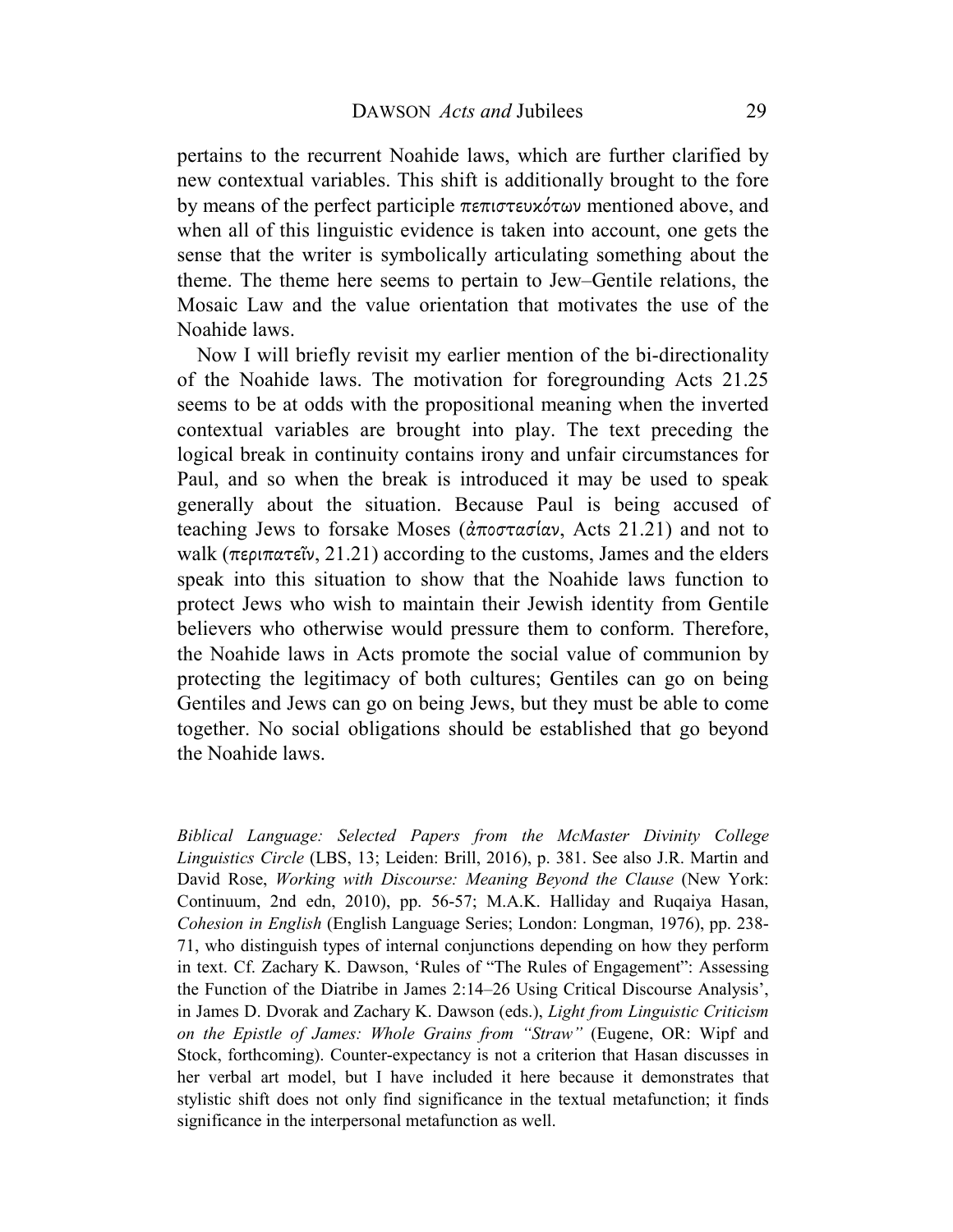### *Intertextual Thematic Formations*

In an article published in 2015, Todd Hanneken argued that the precepts in Acts 15 and 21 are based on the tradition found in *Jubilees*. <sup>62</sup> This study is important for reasons I discuss below, but it should be noted that Hanneken's argument is one among many in the current scholarly discussion on where the abstentions first given at the Jerusalem council originate.<sup>63</sup> In the following discussion I will demonstrate that Hanneken was moving this discussion in the right direction, though he mislabels the relationship that Acts shares with *Jubilees*.

Lemke states that a thematic formation is constituted by the 'recurrent pattern of semantic relations used in talking about a specific topic from text to text'.<sup>64</sup> When speaking specifically of thematic formations, the phrase 'from text to text' refers to sections of text within a single text or 'text-specific' formations.<sup>65</sup> According to this definition, the recurrent articulation of the Noahide laws in Acts constitutes a thematic formation; this formation is displayed in Table 6 below.

| Table 6: Thematic Formations in Acts 15.20, 29; 21.25 |                                     |                                |  |
|-------------------------------------------------------|-------------------------------------|--------------------------------|--|
|                                                       | Acts 15.20   άλλά έπιστεΐλαι αύτοΐς | but we should write to them to |  |
|                                                       | ι τοῦ ἀπέχεσθαι ἀπὸ                 | abstain only from              |  |

62. Todd R. Hanneken, 'Moses Has His Interpreters: Understanding the Legal Exegesis in Acts 15 from the Precedent in *Jubilees*', *CBQ* 77 (2015), pp. 686-706.

63. A brief survey of recent commentators shows a striking lack of consensus regarding the background of the four precepts James gives in the Jerusalem decree in Acts 15.20, which are repeated in 15.29 and 21.25. Craig S. Keener gives four options, favoring the Noahide laws as the most likely background (*Acts: An Exegetical Commentary* [4 vols.; Grand Rapids: Baker Academic, 2014], III, pp. 2260-69). Keener qualifies his statement by saying that he does not refer to the later rabbinic form of the Noahide laws, but instead refers to a range of early Jewish traditions that attest to what God required from Gentiles based on retellings of the covenant made with Noah, which are found in *Jubilees* as well as Josephus and Philo (III, pp. 2263-65). Schnabel gives six options, favoring an Old Testament polemic against idolatry and a reliance on Lev. 17–18 (*Acts*, pp. 644-45). David G. Peterson mentions five views, but opts for a strictly 'scriptural' background denying any other contemporary influences (*The Acts of the Apostles* [PNTC; Grand Rapids: Eerdmans, 2009], pp. 434-36). Richard I. Pervo simply argues that the precepts are inspired by Lev. 17–18 without further consideration of other views (*Acts: A Commentary* [Hermeneia; Minneapolis: Fortress Press, 2009], pp. 376-78).

64. Lemke, 'Intertextuality and Text Semantics', p. 91.

65. See Lemke, 'Intertextuality and Text Semantics', pp. 91-92.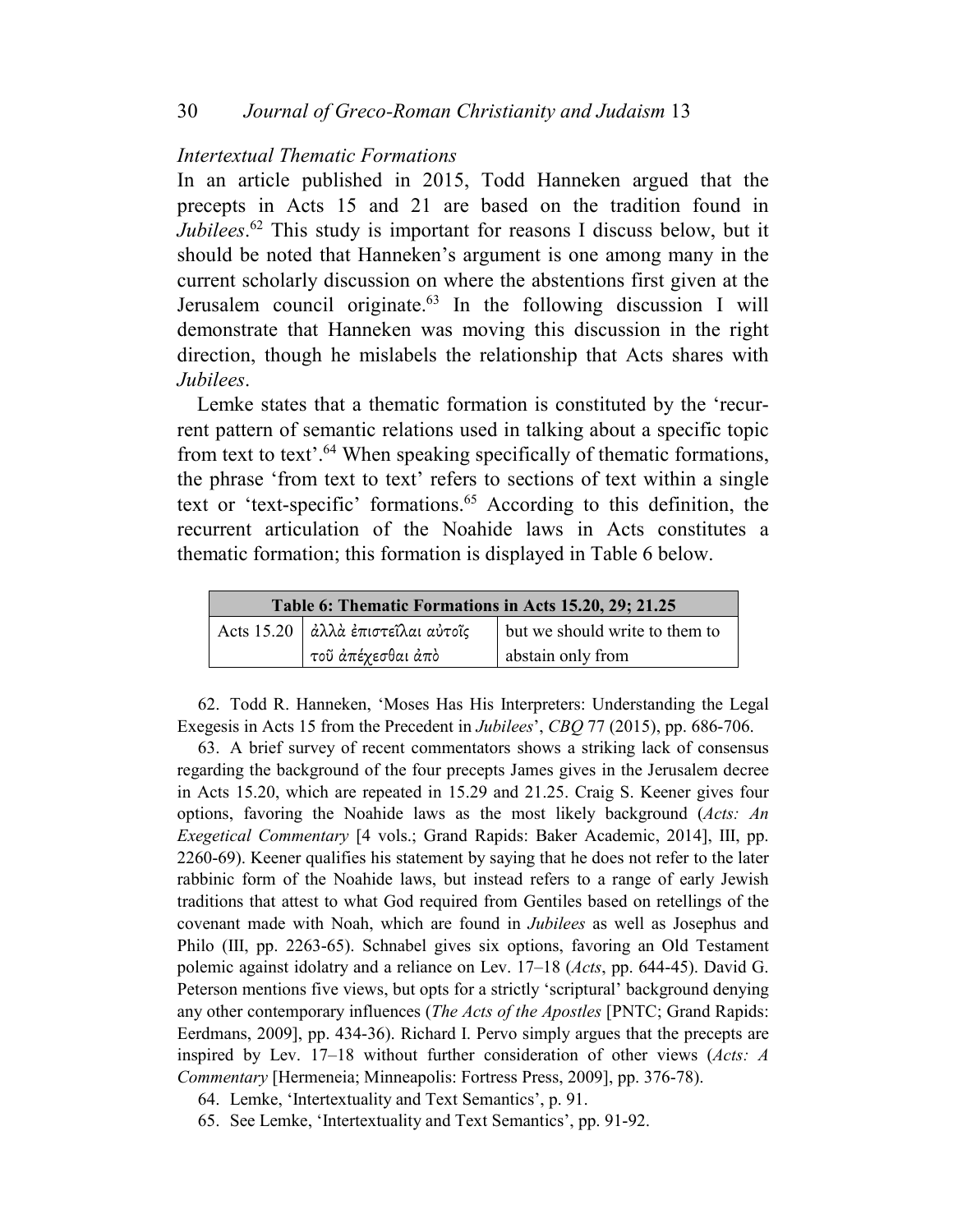|            | (1) τῶν ἀλισγημάτων τῶν  | (1) things polluted by idols       |
|------------|--------------------------|------------------------------------|
|            | εἰδώλων                  |                                    |
|            | (2) καὶ τῆς πορνεία      | (2) and from fornication           |
|            | (3) και τοῦ πνικτοῦ      | (3) and from whatever has been     |
|            |                          | strangled                          |
|            | (4) καὶ τοῦ αἴματος      | $(4)$ and from blood <sup>66</sup> |
| Acts 15.29 | άπέχεσθαι                | that you abstain                   |
|            | (1) εἰδωλοθύτων          | (1) from what has been             |
|            |                          | sacrificed to idols                |
|            | (4) καὶ αἵματος          | (4) and from blood                 |
|            | (3) καὶ πνικτοῦ          | (3) and from what is strangled     |
|            | (2) καὶ πορνείας         | (2) and from fornication           |
| Acts 21.25 | περὶ δὲ τῶν              | But as for the Gentiles who        |
|            | πεπιστευκότων ἐθνῶν      | have become believers, we          |
|            | ήμεῖς ἐπεστείλαμεν,      | have sent a letter with our        |
|            | κρίναντες μηδέν τοιοῦτον | judgment that they should          |
|            | τηρεῖν αὐτούς, εἰ μὴ     | abstain                            |
|            | φυλάσσεσθαι αύτους       |                                    |
|            | (1) τό τε είδωλόθυτον    | (1) from what has been             |
|            |                          | sacrificed to idols                |
|            | (4) καὶ τὸ αἶμα          | (4) and from blood                 |
|            | (3) καὶ πνικτὸν          | (3) and from what is strangled     |
|            | (2) καὶ πορνείαν         | (2) and from fornication           |

The four topics of εἴδωλον/εἰδωλόθυτος, πορνεία, πνικτός and αἷµα are joined together with the connector καί, and each time they are introduced by identical or semantically equivalent infinitives. These lexicogrammatical and semantic similarities in this *thematic formation* form the basis from which to find and compare other co-thematic texts that belong to the same kinds of actions and discourse patterns of a community.<sup>67</sup> Lemke's acknowledgment that lexemes do not have to match up precisely for texts to be thematically related is an important qualifier for this discussion because Richard Bauckham has found that 'there is, in fact, no known Jewish parallel to the selection of precisely these four commandments from the Law of Moses as those which are

66. All translations are taken from the NRSV.

67. Lemke, 'Intertextuality and Text Semantics', p. 92.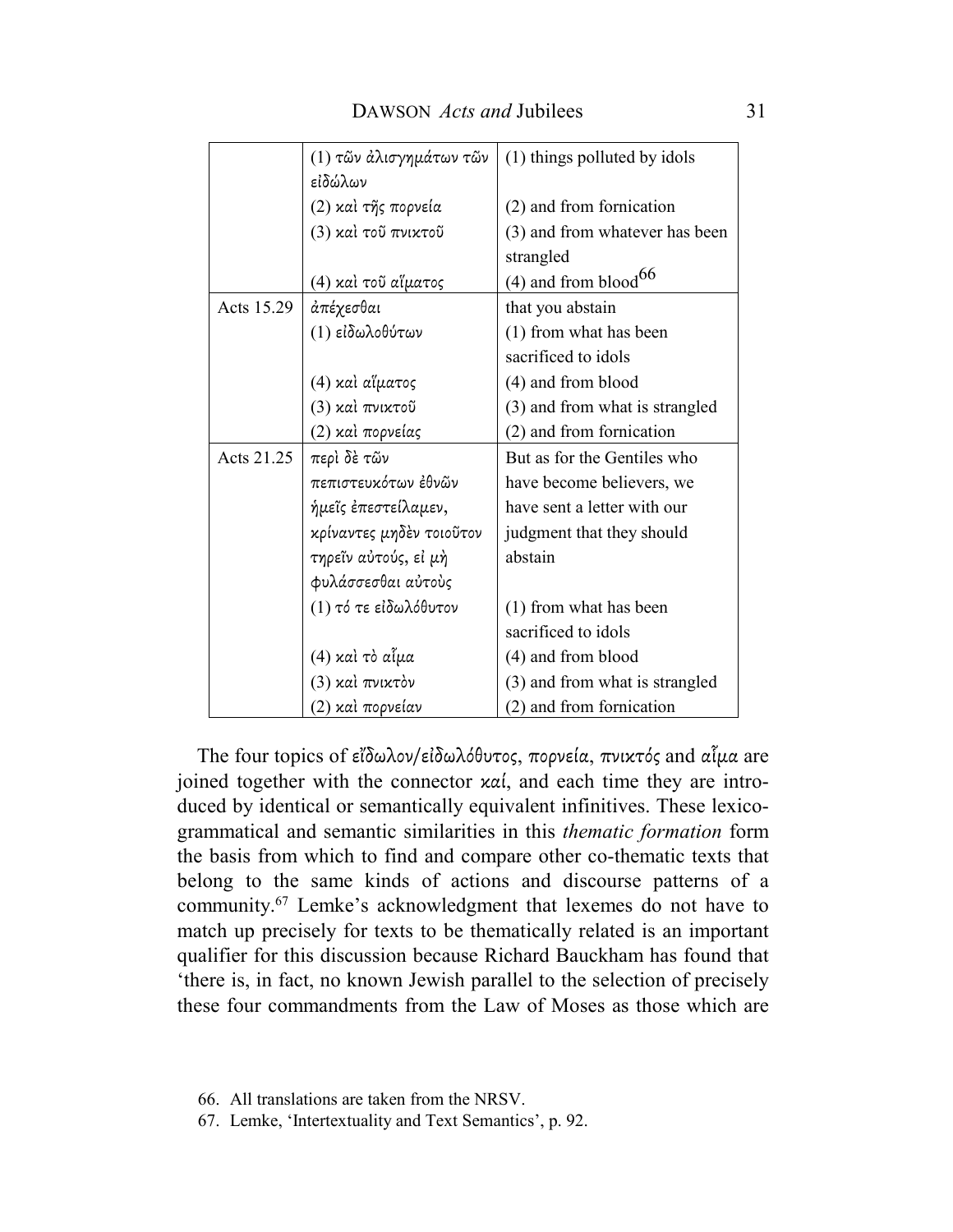binding on Gentiles or a category of Gentiles'.<sup>68</sup> However, Hanneken points out that though *Jubilees* has been considered as a potential background text, it has not been appropriately considered: 'Somehow one verse from *Jubilees* made the list of what many scholars feel obliged to mention, but it is the wrong verse'.<sup>69</sup> Hanneken is referring to *Jub.* 7.20 where 'fornication and uncleanliness and all iniquity' is mentioned. Therefore, in keeping with Bauckham's claim, there remains no *perfect* match; however, looking more closely at *Jubilees*, Hanneken finds that chs. 6–7 contain all the precepts in James's decree. This is helpful because *Jub.* 7.20 and Acts 15.20 share the same semantic relations between thematic objects; both texts join their lists of activities that must be avoided with coordinating connectors. Since all of the same thematic ideas are recoverable in the immediate co-text of *Jub.* 7.20, these two texts apparently share a stronger intertextual tie than has previously been recognized.<sup>70</sup>

68. Richard Bauckham, 'James and the Gentiles (Acts 15:13–21)', in Ben Witherington III (ed.), *History, Literature and Society in the Book of Acts* (Cambridge: Cambridge University Press, 1996), pp. 154-84 (174).

69. Hanneken, 'Moses Has His Interpreters', p. 697.

70. Prohibitions concerning eating blood can be found in *Jub.* 6.7-8, 12-13, 38; 7.29-32. The lexeme for blood is also used with regard to shedding blood, which is referenced in 6.8; 7.23, 25-26 and 29. Since the shedding of blood is collocated with iniquity in 7.23, this might indicate that violence is presumed in 'all iniquity' in 7.20. Scholars debate over whether αἷµα refers to the consumption of blood, the shedding of blood or both in the precepts in Acts, but most believe that only eating blood is in view. However, if *Jubilees* is a text residing in the cultural context of Acts, then a hypernymic use of  $\alpha\tilde{\mu}\alpha$  becomes more plausible, which would subsume multiple issues pertaining to blood in the context, encompassing both eating blood and shedding it (i.e. murder). Further research needs to be done with this possibility in mind. References to sexual immorality are found explicitly in 7.20, 21 and perhaps in Ham's act of seeing his father naked in 7.8. No explicit mention of idolatry is found in chs. 6–7, but Hanneken finds an implicit reference to idolatry in *Jub.* 7.27, which announces that demons have begun their seductions, because *Jubilees* connects demon worship with idolatry in 1.11 and 22.17-18 ('Moses Has His Interpreters', p. 689); cf. Todd R. Hanneken, 'Angels and Demons in the Book of Jubilees and Contemporary Apocalyses', *Henoch* 28 (2006), pp. 11- 25; Annette Y. Reed, 'Enochic and Mosaic Traditions in Jubilees: The Evidence of Angelology and Demonology', in Gabriele Boccaccini and Giovanni Ibba (eds.), *Enoch and the Mosaic Torah: The Evidence of Jubilees* (Grand Rapids: Eerdmans, 2009), pp. 353-68.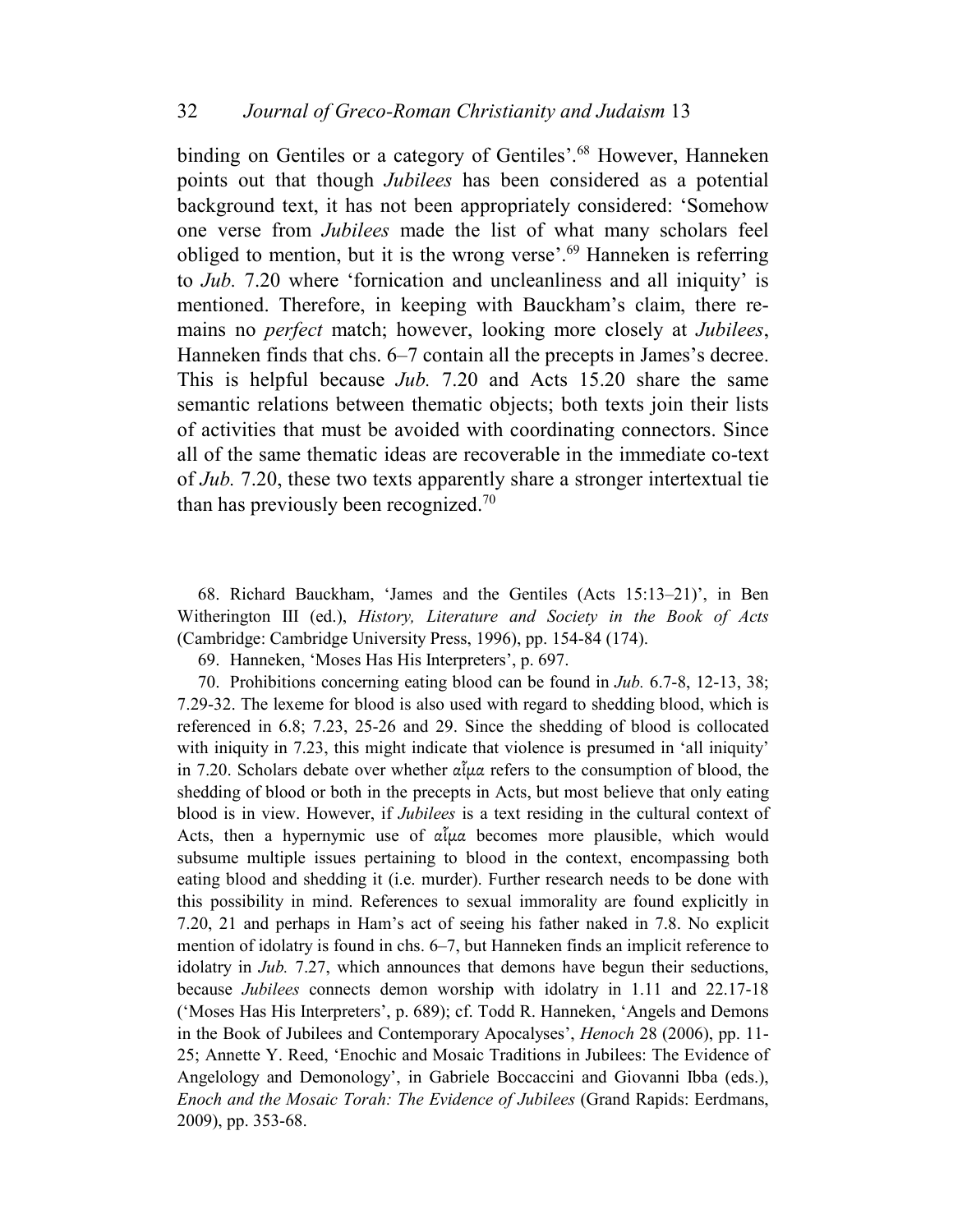The main argument of Hanneken's article is based on the proposition that *Jubilees* is subsumed in the phrase 'those who taught Moses in the synagogues in every town on every Sabbath' in Acts 15.21 because 'Jubilees itself was a citable legal source for many in the first century C.E.'.<sup>71</sup> Hanneken's claim is supported by the link these precepts have with Genesis 9; the Noahide laws appear in the context of rewriting the unconditional covenant made with Noah in Genesis 9 into a conditional covenant 'complete with obligations, blessings, curses, and oaths',<sup>72</sup> and so they display at least one way in which Moses was being interpreted in Jewish communities at the time Acts was written.<sup>73</sup> If *Jubilees* was indeed a frequently used source in the first century, or if it belonged to a tradition of how to interpret Moses, then the content within it becomes an intertext for Acts because it was known within the culture of the day.

Because Acts and *Jubilees* share strong co-thematic ties, the Noahide laws can be assumed to be an ITF that functions sociologically within the community of these two texts. It is necessary then to try to reconstruct the context in which this thematic formation was commonly used. The Noahide laws get their name from their inclusion in the rewritten Noahic covenant, a tradition that rewrote God's covenant with Noah as a conditional covenant, and *Jubilees* is one of the texts that recounts this event. In prior research, Hanneken acknowledged that the tradition found in *Jubilees* traces back to a Book of Noah.<sup>74</sup> Though no such document is known to be intact, other early Jewish sources

71. Hanneken, 'Moses Has His Interpreters', pp. 686-87.

72. Hanneken, 'Moses Has His Interpreters', p. 699.

73. It is at this point that Hanneken acknowledges the related texts of Deut. 12 and Lev. 17 that prohibit the consumption of blood—texts that many have seen as the background of Acts 15.20. However, Hanneken sees them within a particular interpretive tradition of Moses in line with *Jubilees*: 'When Acts 15 reads universal law from Genesis 9 to include the related commandments in Leviticus 17 and Deuteronomy 12 it follows the precedent of *Jubilees* in reading laws from Sinai as implicit in the narratives of Genesis in general and reading them into a universal covenant made through Noah in particular' ('Moses Has His Interpreters', pp. 702- 703). Thus, Leviticus and Deuteronomy are only in the background insofar as they are incorporated into how Gen. 9 was interpreted at the time when Luke wrote Acts. This actually solves a number of the objections other scholars have had in response to seeing Lev. 17–18 as the background for Acts 15.

74. Todd R. Hanneken, *The Subversion of the Apocalypses in the Book of Jubilees* (Early Judaism and its Literature, 34; Atlanta: SBL, 2012), p. 288.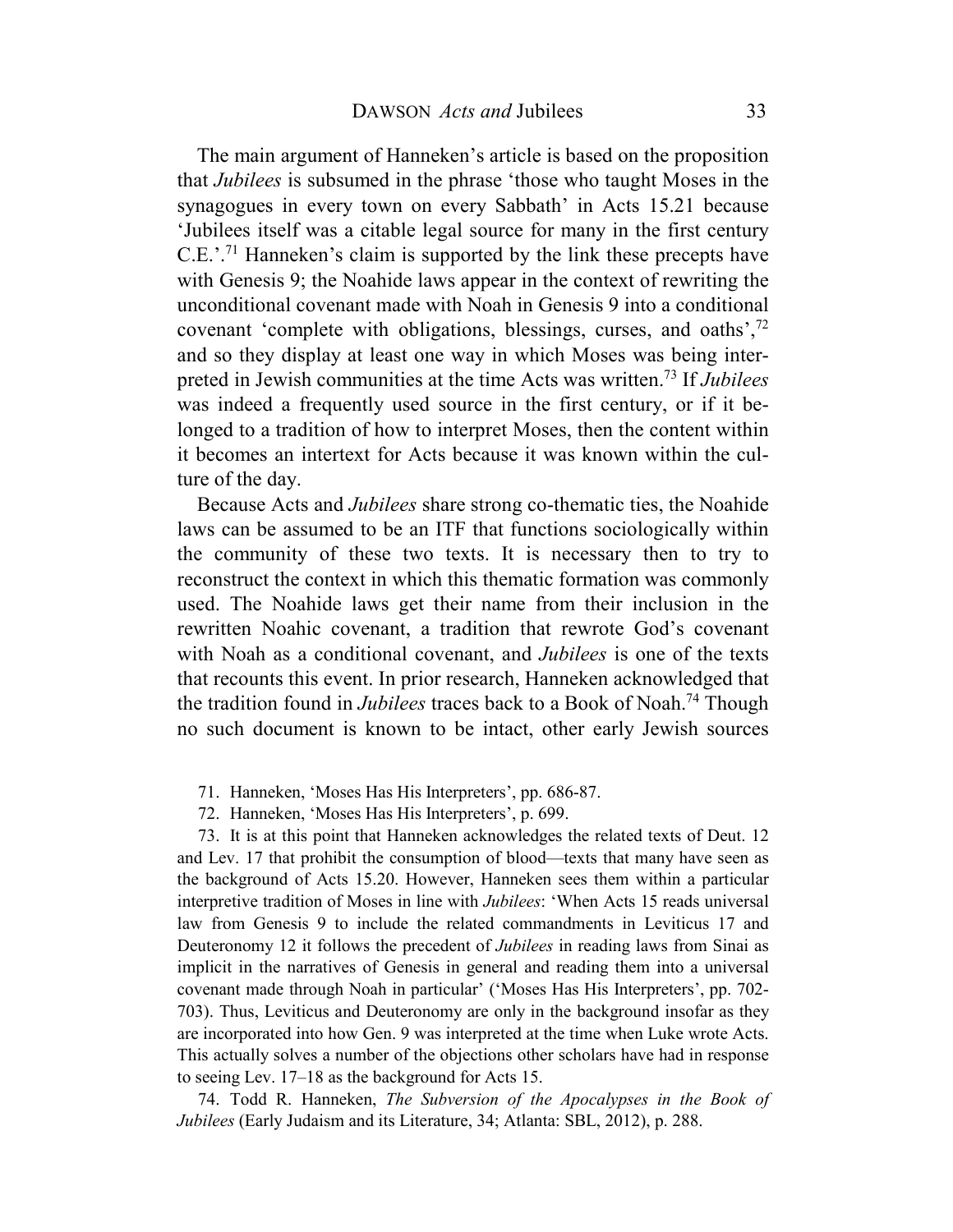such as apGen 5.29 and *T. Levi* ar 10.10 make reference to it, and their content supports the claims in *Jub.* 1.29, 33.16 and 50.13 that Noah taught the same laws as Moses.<sup>75</sup> Therefore, if a Book of Noah existed in the first century, then it follows that the Noahide laws were an established ITF in Jewish communities at the time Acts would have been written, which means that it becomes more likely that Luke is intentionally engaging this ITF in some way.

Also, given that the rewriting of the Noahic covenant took place within Judaism and because *Jubilees* recounts this, it is most probable that the thematic formation of the Noahide laws in *Jubilees* allies with an ITF that promotes the social value of Jewish purity. It is in fact the notion of pollution that prompted God to cleanse the earth in the flood to begin with, and the condition added to the Noahic covenant makes such an action a possibility again. Other scholars have made the point that *Jubilees* places emphasis on purity and pollution, especially with regard to how Jews come into contact with Gentiles. Lutz Doering, for example, remarks that *Jub.* 22.16-18 'is a *comprehensive* call for the separation from the nations, entailing prohibitions against eating with them, behaving as they do, and becoming their companion ... While one of the concerns is idolatry, "eating" with Gentiles may include dietary and perhaps "ritual" issues.<sup>'76</sup> This observation by itself calls into question Hanneken's view that Acts follows the tradition of interpreting

75. Hanneken, *Subversion of the Apocalypses*, pp. 288-89. Hanneken notes that the *Genesis Apocryphon* and *Aramaic Levi* are difficult to date, and so they may depend on *Jubilees*, or they may all three depend on the Book of Noah (p. 288 n. 60). For more on the dating of these documents, see Joseph A. Fitzmeyer, *The Genesis Apocryphon of Qumran Cave 1 (1Q20): A Commentary* (Biblica et Orientalia, 18B; Rome: Pontifical Biblical Institute, 3rd edn, 2004), pp. 26-28; Jonas C. Greenfield, Michael E. Stone and Esther Eshel, *The Aramaic Levi Document: Edition, Translation, Commentary* (Studia in Veteris Testamenti Pseudepigrapha, 19; Leiden: Brill, 2004), p. 180; Esther Eshel, 'The Noah Cycle in the Genesis Apocryphon', in Michael E. Stone, Aryeh Amihay and Vered Hillel (ed.), *Noah and His Book(s)* (Early Judaism and its Literature, 28; Atlanta: SBL, 2010), pp. 77-95. James C. VanderKam goes so far as to say, '*Jubilees* is dependent on *Aramaic Levi* or the tradition that lies behind it' (*The Book of Jubilees* [Guides to Apocrypha and Pseudepigrapha; Sheffield: Sheffield Academic Press, 2001], p. 138).

76. Lutz Doering, 'Purity and Impurity in the Book of Jubilees', in Gabriele Boccaccini and Giovanni Ibba (eds.), *Enoch and the Mosaic Torah: The Evidence of Jubilees* (Grand Rapids: Eerdmans, 2009), pp. 261-75 (272).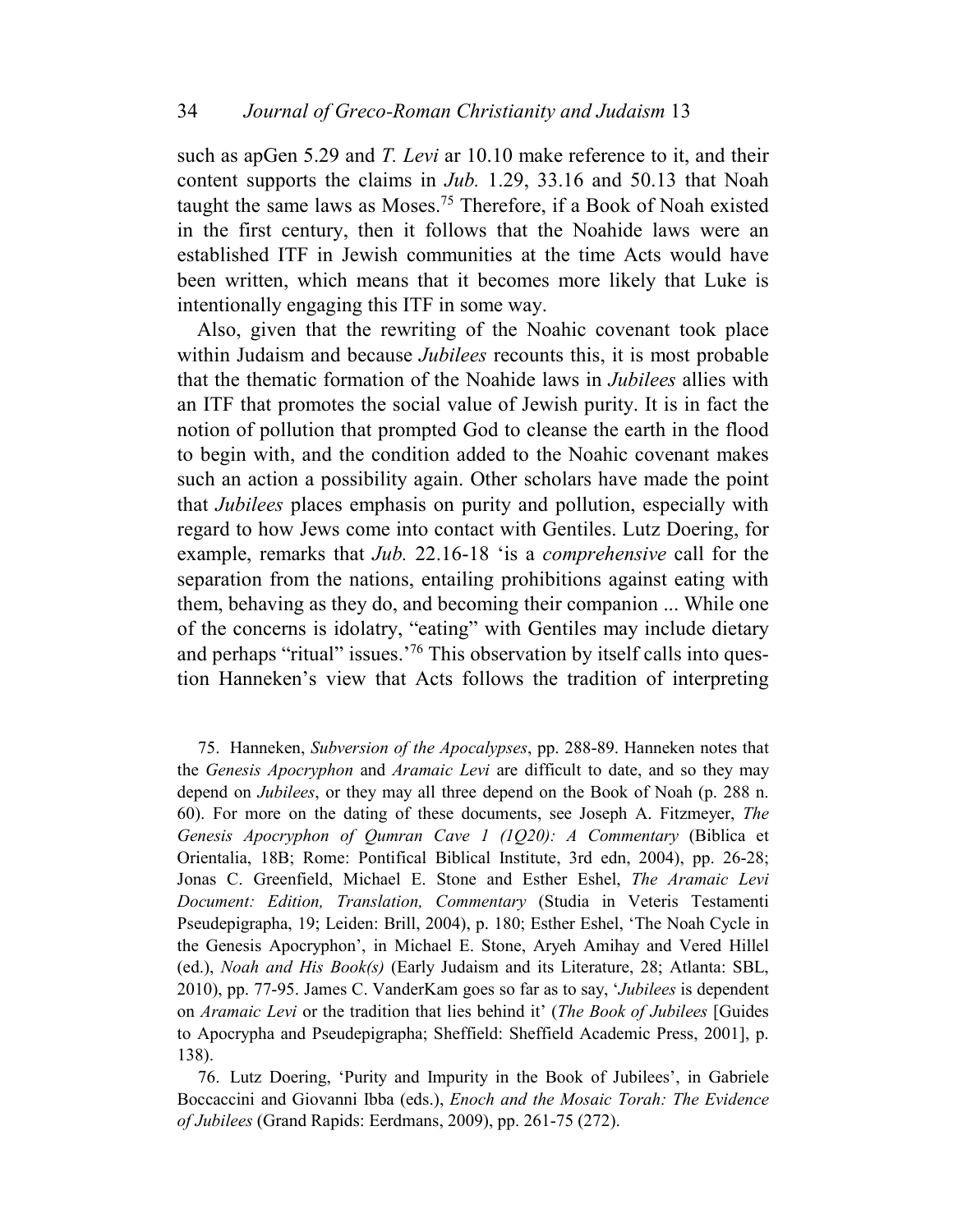Moses as found in *Jubilees*. <sup>77</sup> However, whereas *Jubilees* uses a tradition to promote radical separation from the nations where idolatry and impurity abound lest God's people be judged, $78$  one finds a radically different praxis with regards to Gentiles in Acts where the narrative repeatedly promotes their inclusion with Jewish Christians.<sup>79</sup> It is more appropriate then to conclude, contrary to Hanneken's view, that Acts is opposed to *Jubilees* and the ITF it allies with. Further, having given consideration to Lemke's intertextual thematic analysis, Luke's narrative in fact rejects the value-orientation associated with the Noahide laws in Jewish culture by reorienting this thematic formation to promote a new ecumenical program.

There are more texts to be considered, however. Hanneken, like other commentators, argues for a single background text over against other potential background texts, which follows a trend in biblical scholarship that does not grasp a robust understanding of intertextuality. In my view, the competing proposals for the background of the Jerusalem decree actually have some complementary insights, but they have not been brought into proper harmony with one another. One proposal argues for the influence of Jewish traditions on James's decree, which continue to be developed into the form they eventually take in the Tannaitic rabbinic literature.<sup>80</sup> I believe that this proposal has merit in its own right, but it needs to be brought into conversation with what Hanneken has brought to light.

Important for intertextual analyses of ancient texts is to admit that we only have representative texts of a community, which do not paint a complete picture of the context of culture at any given point in time. Lemke's model is still usable despite this limitation because we do not have to limit our search to previous or concurrent texts. This is because negotiations over points of struggle are established over time, and so later texts can give indications of ideological progress that previous texts contributed to. Supporting this notion, Hanneken explains that although some argue that the rabbinic evidence originated later than Acts,

- 77. Hanneken, 'Moses Has His Interpreters', p. 705.
- 78. See VanderKam, *Book of Jubilees*, pp. 133-34.
- 79. See Stephen G. Wilson, *The Gentiles and the Gentile Mission in Luke–Acts* (SNTSMS, 23; Cambridge: Cambridge University Press, 1973), pp. 239-49.
	- 80. Keener, *Acts*, III, pp. 2263-64.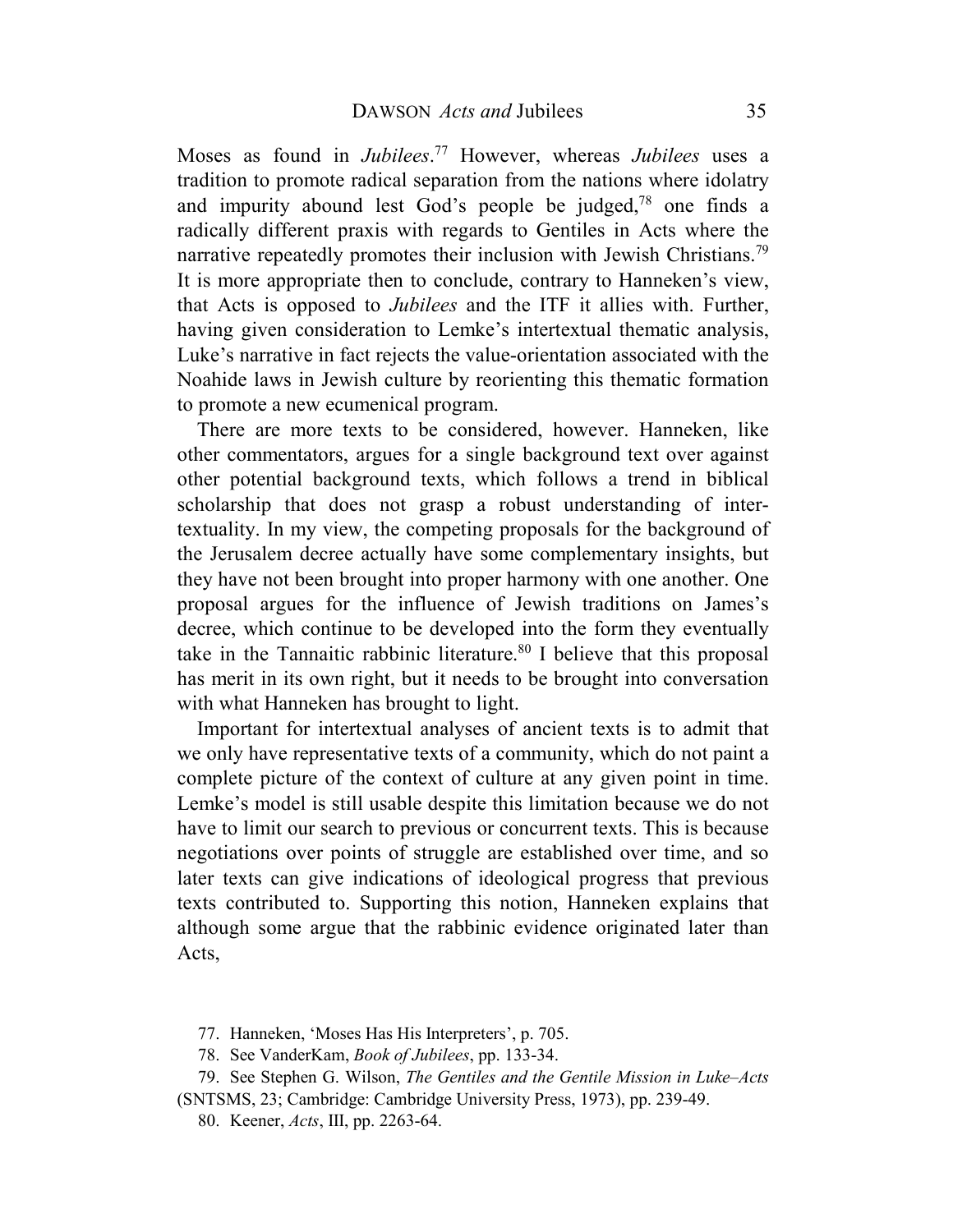If we are looking for *core concepts* rather than lists, we can easily fill in the gaps for an idea first developed by the middle of the second century B.C.E. and widely assumed and taken in creative directions in the second century C.E. There is no chronological reason to doubt that in the first century C.E. the concept of Noachide laws would have made the 'curriculum' of how Moses was taught in the synagogues on every Sabbath in every town (Acts  $15:21$ ).<sup>81</sup>

Moving forward with this, we probably should not assume that the teaching of Moses in the synagogues was monolithic in the first century. The strength in examining the later body of literature that contains the Noahide laws is that it reports from the teachings of prominent rabbis who were rough contemporaries of the New Testament authors, and their words can be compared and brought into conversation with the text of Acts. The two texts from the Babylonian Talmud $82$  that are routinely cited in commentaries on Acts with regard to the Noahide laws are *'Abod. Zar.* 8.4 and *Sanh.* 56a–b. These texts are useful, not only because they contain the Noahide laws in a later, more developed form, but also because they quote from particular rabbis on the content of these laws who were active as early as the late first century. I will therefore consider the themes of these tractates to situate the Noahide laws within a wider heteroglossic backdrop.

By situating the two texts from the Talmud mentioned above within their contexts, their thematic formations and value orientations can be compared with those found in Acts.<sup>83</sup> Following is an excerpt from *Sanh.* 56a-b: 'Our Rabbis taught: Seven precepts were the sons of Noah commanded: social laws; to refrain from blasphemy; idolatry;

81. Hanneken, 'Moses Has His Interpreters', pp. 696-97. See Markus Bockmuehl, *Jewish Law in Gentile Churches: Halakhah and the Beginning of Christian Public Ethics* (Edinburgh: T. & T. Clark, 2000), p. 159, who argues that the Noahide doctrine probably originated in the first half of the second century.

82. The Babylonian Talmud is a fifth-century CE collection of rabbinic writings on the second-century CE Mishnah.

83. I understand that there are several centuries between the completion of the Babylonian Talmud and when Acts would have first been published, and so there could be concern for making anachronistic judgments concerning how these texts compare. However, I think it is perfectly reasonable to assume that the co-thematic material associated with the Noahide laws were used relatively consistently, though perhaps with some variation and development especially after 70 CE, throughout the rabbinic tradition. This is supported by the Talmud's practice in the Gemara to cite and repeat the teaching of prior rabbis.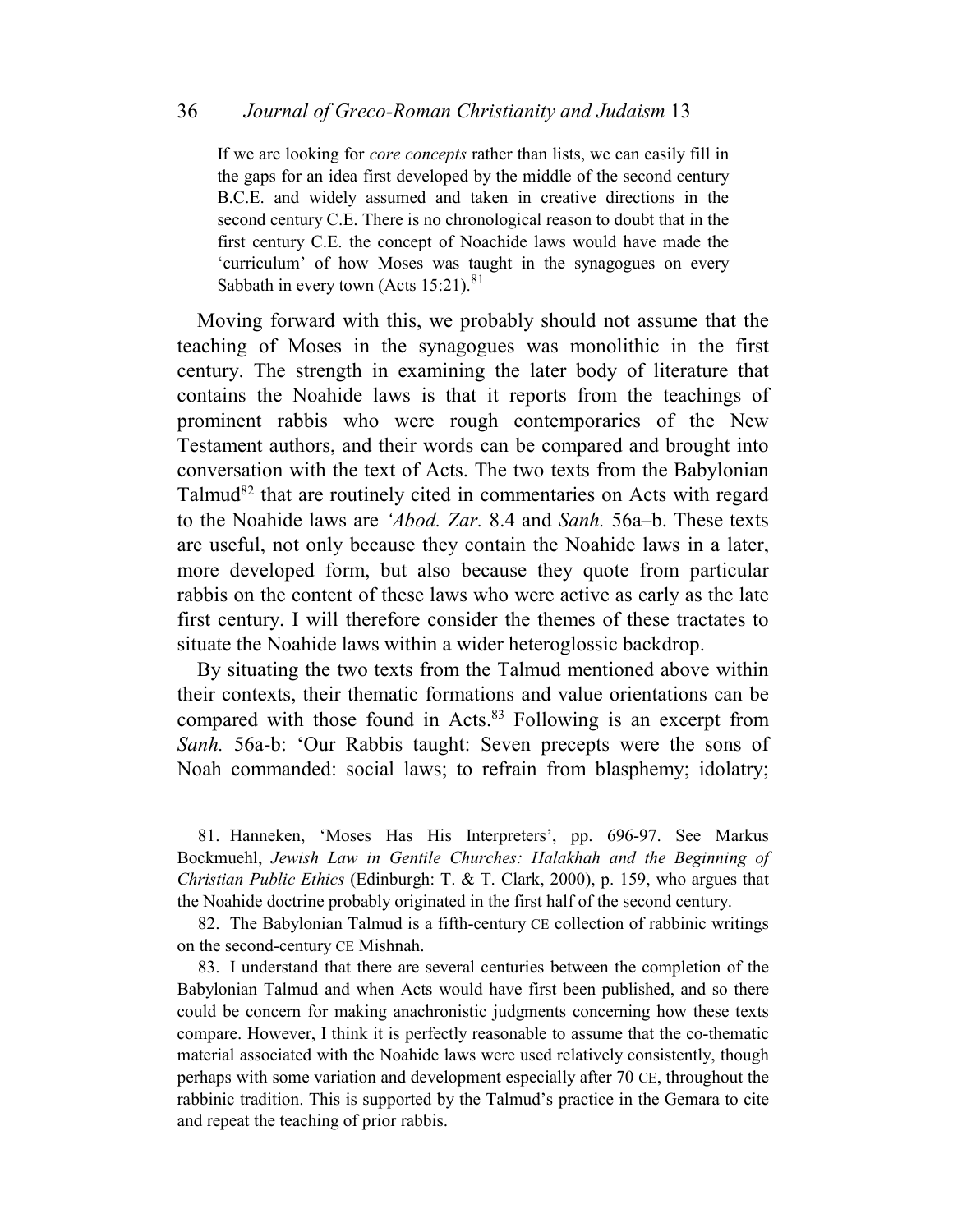adultery; bloodshed; robbery; and eating flesh cut from a living animal. R. Hanania b. Gamaliel said: Also not to partake of the blood drawn from a living animal. R. Hidka added emasculation. R. Simeon added sorcery.<sup>84</sup> This quotation cites the seven precepts that comprise the fully developed list of the Noahide laws along with additions from rabbis from the second century CE. This text contains each element mentioned in Acts, where 'strangled' and 'blood' are understood as conceptually related to 'eating flesh cut from a living animal' and 'blood drawn from a living animal' (cf. Acts 15.20, 29; 21.25). This list is situated within a broader context concerned with actions warranting execution and discussions on the different forms of execution such as stoning, burning, decapitation and strangulation. The activities described in the co-text of the Noahide laws are blasphemy and the forms of sexual immorality prohibited in Leviticus 18, all of which warrant execution. While some commentators would deny that Leviticus 18 is a background text of Acts 15 and  $21$ ,<sup>85</sup> this rabbinic tradition would suggest otherwise if it can be linked to Acts 15 or 21, which further demonstrates the complexity of all that should be considered when analyzing a text's background. Interestingly, the context of Acts 21 tells of the Jews' acting in accordance with this tradition because they have responded to the rumors about Paul forsaking the Law of Moses with attempts to have him executed. James's words and actions then offer, at least to a Jew, something of a contradiction. He announces his decree again to keep the Noahide laws, where violations would warrant execution in Jewish life (Lev. 17.10-11), but he directs Paul to undergo purification, even though there was no purification process sufficient for these abominations except for 'cutting off'—that is executing—the polluted subject.<sup>86</sup>

84. *Sanh.* 56a-b, quoted from Isidore Epstein (ed.), *The Babylonian Talmud: Seder Nezikin* (4 vols.; trans. Jacob Shachter and H. Freedman; London: Soncino, 1935), III. I have retained the exact wording and style of Freedman's translation even though it is phrased and formatted somewhat awkwardly.

85. See Beverly Gaventa, *The Acts of the Apostles* (Abingdon New Testament Commentaries; Nashville: Abingdon, 2003), p. 222. See also Ben Witherington, III, *The Acts of the Apostles: A Socio-Rhetorical Commentary* (Grand Rapids: Eerdmans, 1998), pp. 464-65.

86. David A. deSilva, *Honor, Patronage, Kinship & Purity: Unlocking New Testament Culture* (Downers Grove, IL: InterVarsity Press, 2000), pp. 268-69.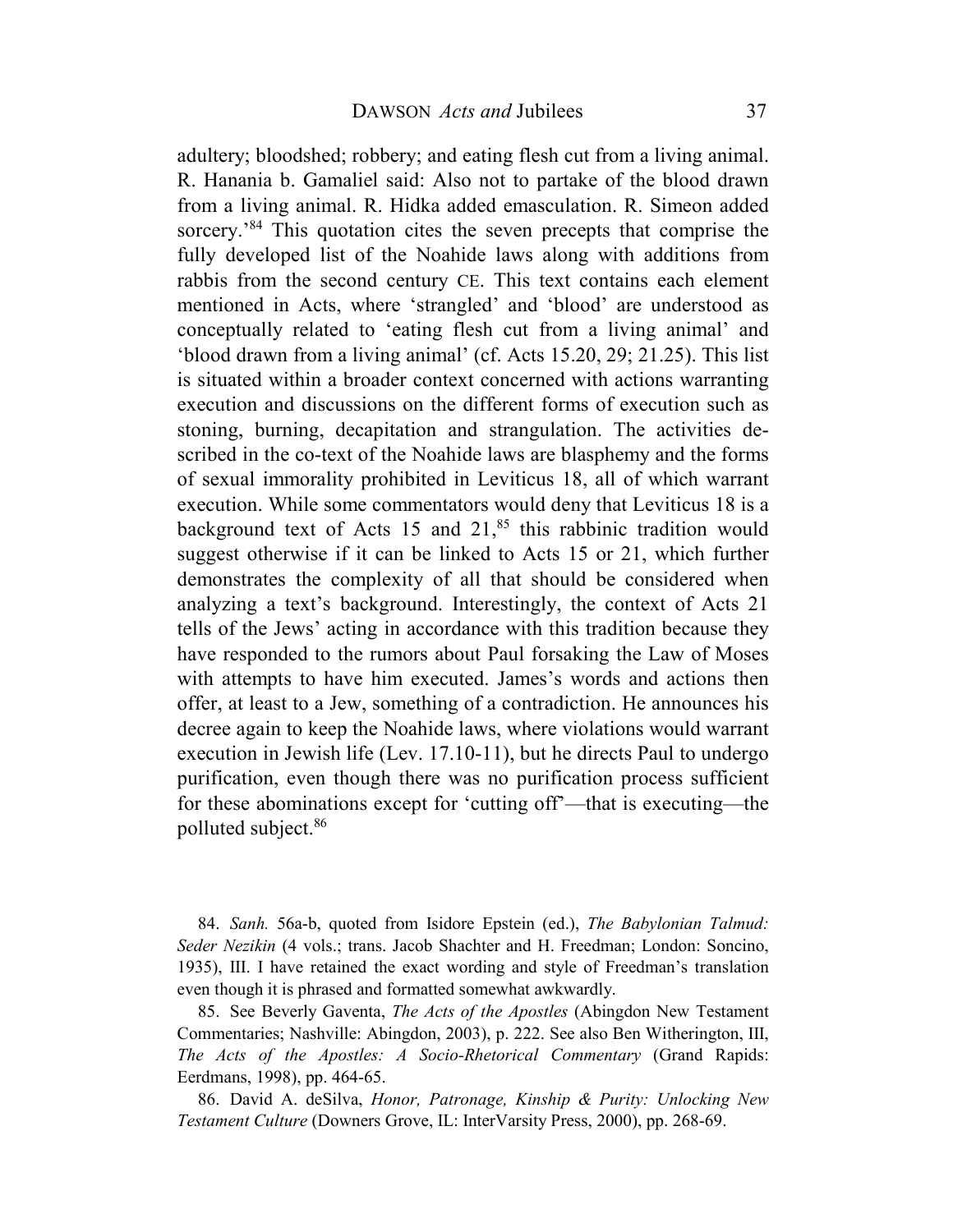*Sanhedrin* 56a-b introduces the Noahide laws in a larger discussion of the sexually immoral abominations of Leviticus 18, which further reinforces the proposal that Leviticus 17–18 and Genesis 9 were used together in traditions of interpretation. Thus, the tradition evinced in *Sanhedrin* explains more forcefully the events that take place in Acts 21 because the background is more fully furnished with the motivations for why the Jews in Acts 21 behaved as they did. Given that a qualification is offered in the commentary by citing R. Hanania b. Gamaliel in particular, who was active from 70–135 CE, the consumption of blood was further emphasized as a prohibited practice toward the end of the first century, a notion emphasized twice in James's decree.

Acts shares thematic formations with this rabbinic tradition, which emphasizes the relationship the Noahide laws had with practices of execution. The ITF here pairs the Noahide laws with the social process of maintaining purity. Acts' relationship to this ITF would be viewed as conflicted, yet *complementizing*<sup>87</sup>—allied through James's words that these activities should be guarded against, but understanding that each thematic formation needs to be kept within its proper sphere because James's attempt to find a way to deliver Paul from the rumors about his activities with Gentiles abroad speaks to the distinction of viewpoints between Christian value-orientations and Jewish ones.<sup>88</sup>

Another excerpt from the Talmud commonly referenced, *'Abodah Zarah*, reads,

Against this is quoted: Who is a *ger toshab?* Any [Gentile] who takes upon himself in the presence of three *haberim* not to worship idols. Such is the statement of R. Meir; but the Sages declare: Any [Gentile] who takes upon himself the seven precepts which the sons of Noah undertook; and still others maintain: These do not come within the category of a *ger toshab*; but who is a *ger toshab?* A proselyte who eats of animals not ritually slaughtered, i.e., he took upon himself to observe

87. The term *complementizing* is borrowed from Lemke, who categorizes different kinds of allying relationships that texts can create with ITFs. According to Lemke ('Discourses in Conflict', p. 48), *complementary* texts refer to ITFs that have different ways of talking about the same thing, 'which then cannot be directly opposed'.

88. See Lemke, 'Intertextuality and Text Semantics', p. 100.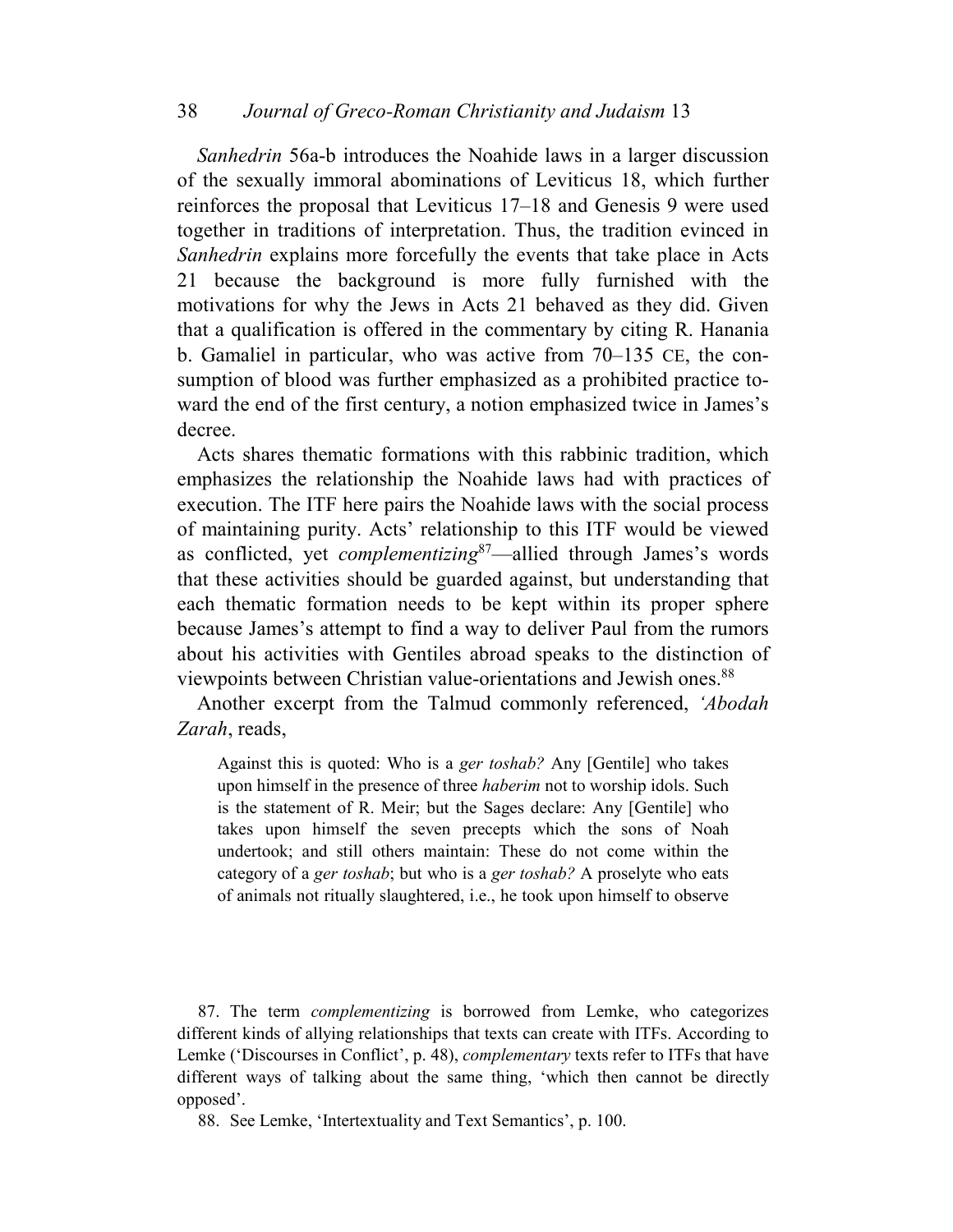all the precepts mentioned in the Torah apart from the prohibition of [eating the flesh of] animals not ritually slaughtered.<sup>89</sup>

The point in this excerpt, which mentions the Noahide laws, is that no form of idolatry or activities associated with it are to be practiced by Jews or allowed into Jewish communities by a sojourner (*ger toshab*), and only once idolatry is properly renounced can a Gentile become a 'resident alien' and live in the land of Israel.<sup>90</sup> The entirety of *'Abodah Zarah*, which means 'strange worship', is compiled to warn against any form of damages to Jewish purity that pertains to idolatry. Although the Noahide laws do not appear in their list form, the thematic material associates them but forefronts idolatry as the main precept. This emphasis is in keeping with Acts 15.20, 29 and 21.25 because idolatry is the first lexical item in all three lists, whereas the other three lexical items vary in arrangement. This relationship indicates another *complementizing* (i.e. allied) intertextual relationship between *'Abodah Zarah*  and Acts because both texts consider how Gentiles and Jews are able to live amongst each other. Further, Shaye Cohen notes that the 'very idea of "Noahide laws" shows a remarkable tendency toward recognizing the validity of cultures other than one's own', which is in keeping with James's earlier use of Amos in Acts 15 to legitimate the inclusion of Gentiles in the rebuilt 'tabernacle of David' (vv.  $16-18$ ).<sup>91</sup>

This analysis of the relationships between the thematic formations present in Acts 15 and 21 and the texts discussed above has demonstrated that the use of Noahide laws in Acts opposes the social value in *Jubilees* that Jews must maintain complete separation from Gentiles, but allies with the traditions found in the Babylonian Talmud that allow association between Jews and Gentiles within certain stipulations. While caution needs to be taken in assuming too much from late sources, the use of the Noahide laws in conjunction with Leviticus 17– 18 in the Tannaitic literature to instruct on proselytization suggests that

<sup>89. &#</sup>x27;*Abod. Zar.* 64b, quoted from Isidore Epstein (ed.), *The Babylonian Talmud: Seder Nezikin* (4 vols.; trans. A. Mishcon and A. Cohen; London: Soncino, 1935), IV.

<sup>90.</sup> Shaye J.D. Cohen, *The Beginnings of Jewishness: Boundaries, Varieties, Uncertainties* (Hellenistic Culture and Society, 31; Berkeley, CA: University of California Press, 1999), p. 152. Rabbinic tradition went as far as to say that any Gentile that denied idolatry became a Jew. See *b. Meg.* 13a.

<sup>91.</sup> Shaye J.D. Cohen, *From the Maccabees to the Mishnah* (Louisville, KY: Westminster John Knox Press, 2nd edn, 2006), p. 209.